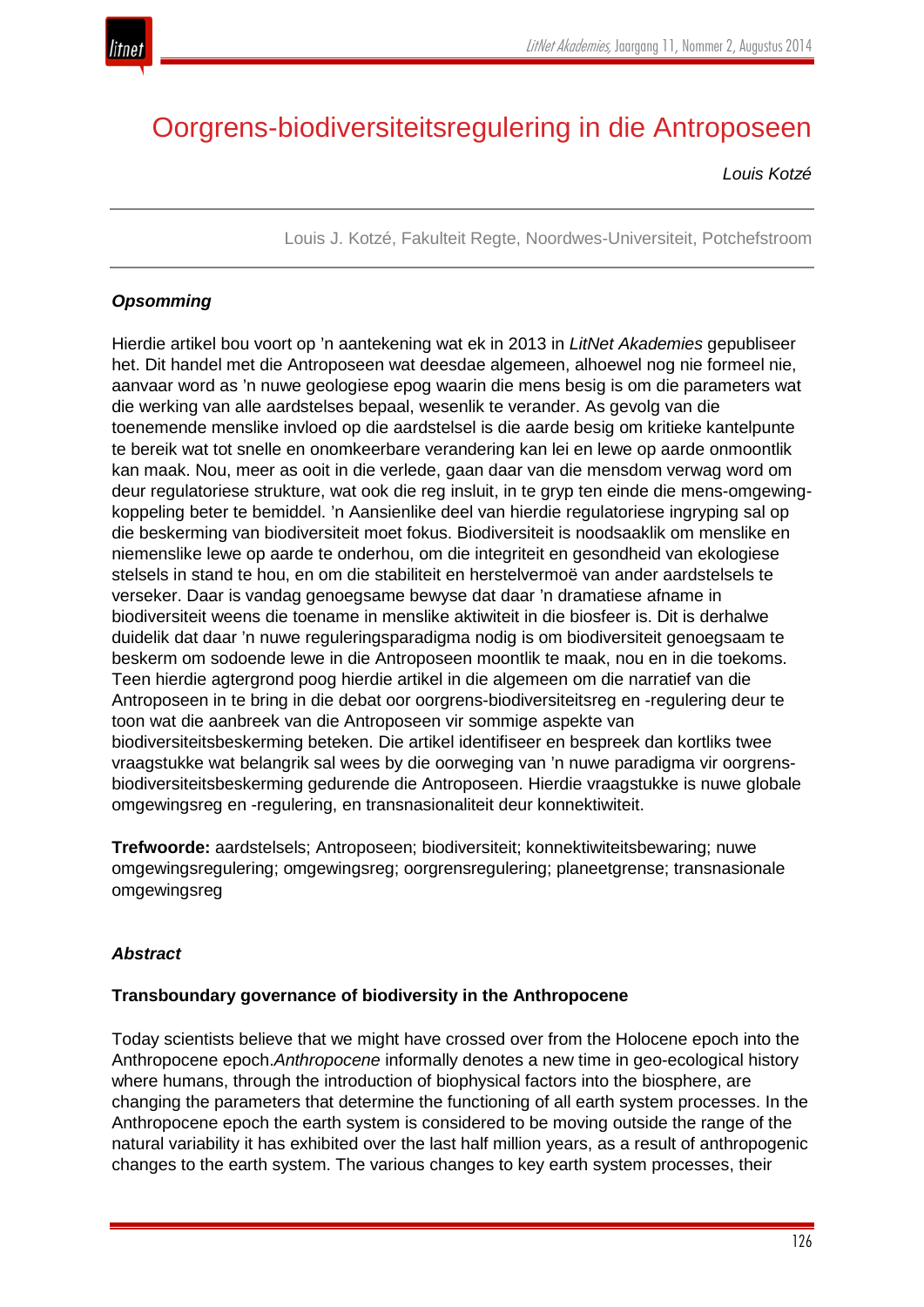magnitudes and rates of change, are unprecedented, with the result that the earth is arguably currently operating in a non-analogical state. The precipitous increasing human imprint on the environment, as suggested by the Anthropocene, is particularly visible in, among others, biodiversity loss. Biodiversity is essential to sustain human and non-human life on earth, to maintain ecosystem integrity and health, and to ensure the stability and resilience of other earth systems. Today there is sufficient evidence that humans have transformed more than three quarters of the terrestrial biosphere into anthropogenic biomes. These anthropogenic transformations of the terrestrial biosphere are causing unprecedented global changes in biodiversity as native species are driven to extinction locally and globally, and domestic and exotic species are rapidly becoming established.

One of the challenges of the Anthropocene is that it requires of humans to develop resilience to finite-planet vulnerabilities, and through their institutions of law and governance, to adequately respond to anthropogenic ecological changes that will severely affect all life on earth or possibly even lead to a mass extinction event. To avoid critical tipping points in the earth system that might lead to rapid and irreversible change, the Anthropocene goes to the heart of issues of survival and the continuation of life by means of preventive, mitigation and adaptation strategies through our broader social structures including economics, politics, culture, religion and more specifically, our legal structures. It is an urgent call for unprecedented regulatory intervention, simply because humans cannot remain oblivious to the risk of human-induced ecological disasters ranging from continental to planetary scales. The nature of emerging forms of risk in the Anthropocene must compel state and non-state actors to embark urgently on re-imagined, progressive and comprehensive institutional efforts (including law and governance institutions) that should be used to effect deep changes in behaviour vis-à-vis the environment. Far-reaching institutional interventions are unavoidable if we plan to survive the Anthropocene, and among other social interventions such as religion and economics, environmental law and governance will play an important role in mediating the human-environment interface in the Anthropocene. To this extent, law and environmental governance, in tandem with other interventions, should be used to halt or even reverse biodiversity loss, restore ecosystem health and integrity, and ensure that we return to the safe side of the planetary boundary rate for biodiversity loss.

While further biodiversity loss and other forms of ecological decay will exacerbate the conditions that are leading to a state shift in the biosphere, the context of the Anthropocene specifically denotes that the governance of humans and their institutions should now be predominantly preoccupied with efforts striving for more effective environmental protection that must at the same time more pertinently seek to protect all forms of life on earth, including the biological diversity that sustains much of this life. Against this background, this article seeks to generally introduce the narrative of the Anthropocene into the transboundary biodiversity law and governance paradigm by showing what the arrival of the Anthropocene means for some aspects of transboundary biodiversity protection. It also identifies and briefly discusses two issues that would be important when considering a new paradigm for transboundary biodiversity protection in the Anthropocene. These issues include "new global environmental law and governance", and "transnationality through connectivity".

With respect to "new global environmental governance", what is required is a form of "new" environmental governance for biodiversity that moves its focus away from the dominant role of the state; that is more informal, deliberative and collective; that operates at various levels and in a transnational context; that consists of various state and non-state actors where the latter are afforded greater authority and legitimacy in global biodiversity law-making and governance efforts; and that is based on a pluralised body of laws that range from hard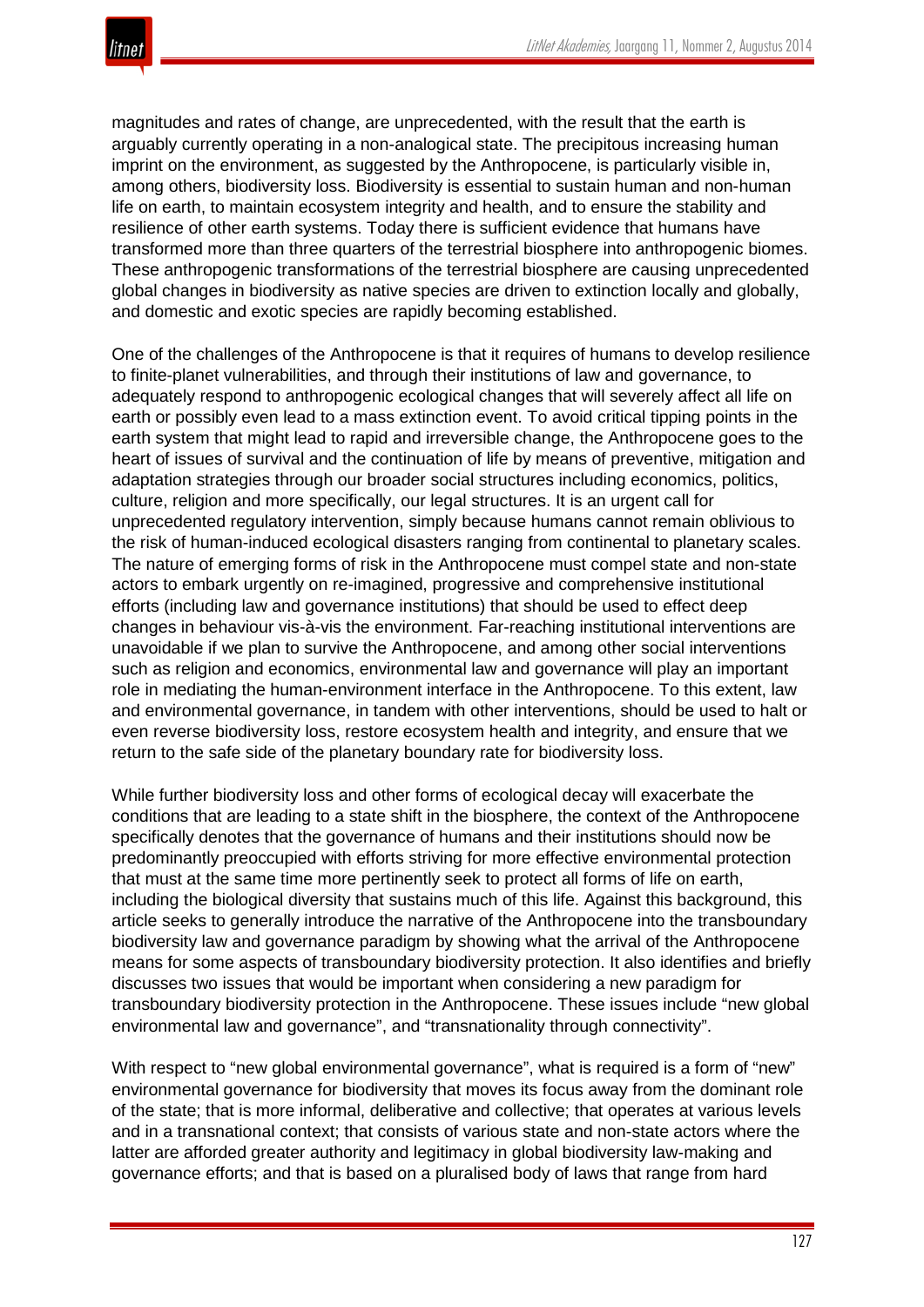

treaty law to softer, but equally relevant, regulatory arrangements such as codes of conduct, best practices and self-regulation. Ideally then, for global environmental governance of biodiversity in the Anthropocene to be more effective it will have to become disaggregated, more inclusive, less formal and more bottom-up. This arguably entails that states will have to relinquish some of their absolute power in law-making and governance related to biodiversity matters by providing non-state actors a greater voice and decision-making mandate in global biodiversity law and governance matters. At the same time non-state actors, who act outside the realm of public authority and are often under-resourced and under-represented, will have to rise to the occasion and, in partnership with states, assume a more prominent and legitimate role in global environmental governance of biodiversity resources.

Notably, the merit of these propositions is supported by the call for a "new" form of biodiversity governance that must ideally facilitate connectivity conservation. The Anthropocene highlights the interconnectedness of natural earth processes, the interconnected nature of the environment, the reciprocity of its processes, and the many linked cause-and-effect relationships that exist on a global scale. It is concerned with the totality of the entire earth system. The interconnectedness of the earth system raises particular challenges for transnational biodiversity law because this body of law would ideally need to address a variety of challenges simultaneously, in an integrated or holistic way, not only in single countries individually, but also in all parts of the world collectively, now and in the future. Because we are no longer provoking changes in isolated systems only, the Anthropocene now requires a view of the environment in its most comprehensive totality (the global earth system) instead of the fragmentary approach that has been followed to date. In essence connectivity conservation seeks to respond to the fragmentation of habitats and landscapes that is caused by human activities and that leads to habitat degradation and loss.

Because connectivity conservation is an important management tool for integrating protected areas into wider landscapes and seascapes as part of protected area systems and networks, it could serve as the conceptual basis for the design of a body of transnational biodiversity law that bears on holism. Used in the legal and governance context, connectivity conservation involves postulation of the idea that biodiversity should be managed through law and governance arrangements in a way that allows for the movement of organisms and material with the view to optimally maintaining ecological processes, and that they should not be hindered by human activities and obstruction. Transnational biodiversity law, because it would be a body of law with a very wide geography that corresponds to the earth system, could meaningfully contribute to countering those anthropogenic changes being made in natural connectivity through the development of land and resources that ultimately cause fragmentation and degradation.

**Keywords:** Anthropocene; biodiversity; connectivity conservation; earth systems; environmental law; new environmental governance; planetary boundaries; transboundary governance; transnational environmental law

## **1. Inleiding**

In 'n aantekening wat in 2013 in *LitNet Akademies* verskyn het,<sup>1</sup> het ek aangedui dat hedendaagse aardwetenskaplikes meen dat ons dalk reeds oorgegaan het van die Holoseen-epog na wat hulle die Antroposeen-epog noem. Hoewel dit nog formeel as 'n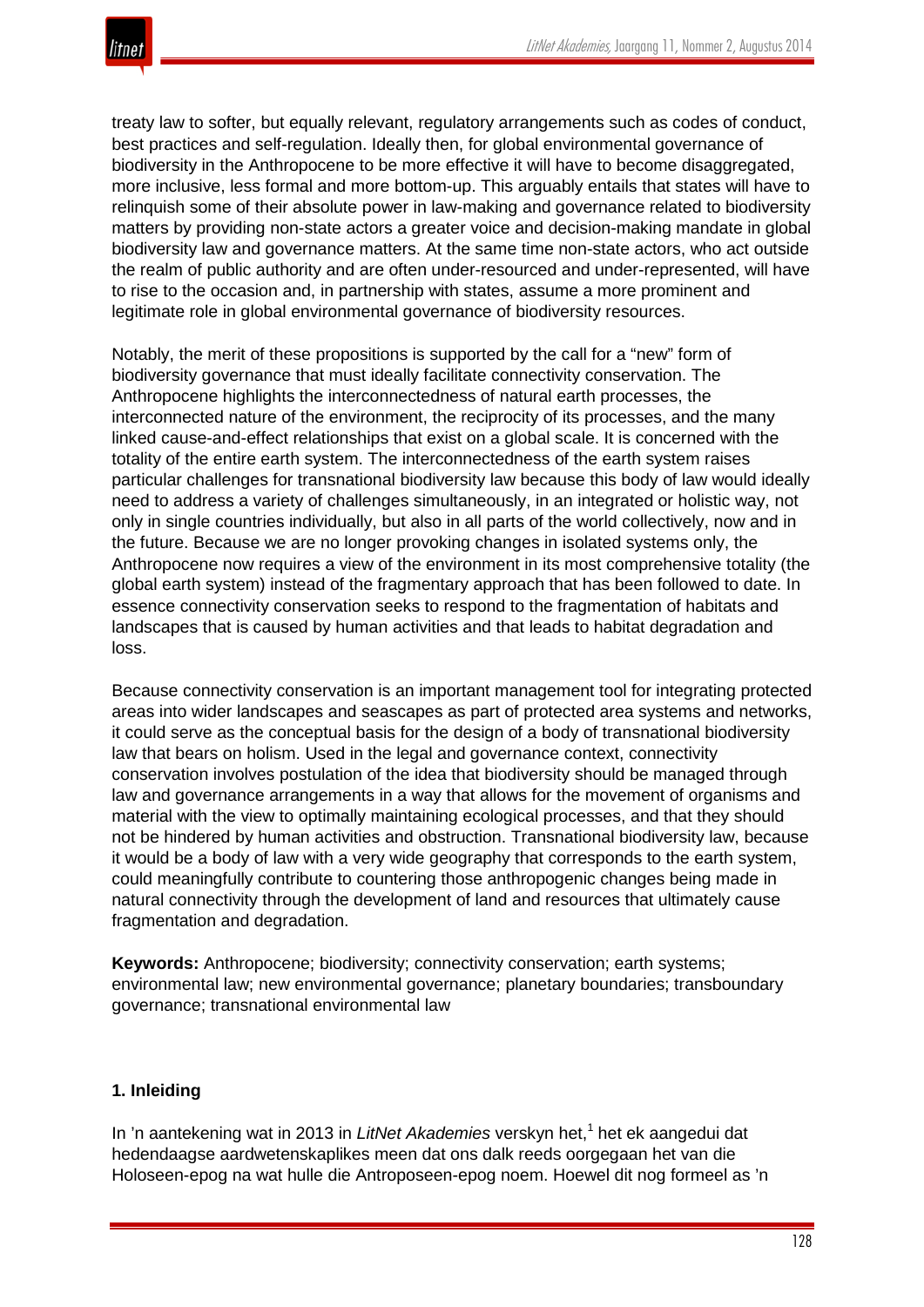nuwe geologiese epog geklassifiseer moet word, <sup>2</sup>benoem die term *Antroposeen* 'n nuwe tydvak in die geo-ekologiese geskiedenis waarin die mens, deur biofisiese faktore in die biosfeer in te voer, die parameters wat die werking van alle aardstelsels bepaal, aan die verander is.<sup>3</sup> Wesenlik is die argument dat ons die interglasiale Holoseen-epog,<sup>4</sup> 'n "stabiele" epog gekenmerk deur buitengewoon goeie lewenstoestande wat die ontwikkeling van moderne samelewings in 'n wêreld met sewe miljard mense moontlik gemaak het,<sup>5</sup> reeds verlaat het. Die onlangs waargenome Holoseen-Antroposeen-grens skei dus 'n meer harmonieuse Holoseen-epog van die huidige mensoorheerste, en gevolglik onstabiele, Antroposeen, wat baie minder bevorderlik vir die onderhoud van lewe op aarde is.

Een van die uitdagings van die Antroposeen is dat dit van mense vra om buigsaamheid met betrekking tot die verwondbaarheid van 'n eindige planeet te ontwikkel<sup>6</sup> en om deur maatskaplike ingrepe, soos die mens se instellings van die reg en regulering, toereikend te reageer op antropogene ekologieveranderinge wat alle lewe op aarde ernstig sal raak of, soos sommige voorsien, selfs tot 'n massa-uitwissingsgebeurtenis kan lei.<sup>7</sup> Ten einde kritieke kantelpunte $8$  in die aardstelsel te vermy wat tot snelle en onomkeerbare verandering kan lei, is die Antroposeen gemoeid met die kern van die vraagstukke van oorlewing en die behoud van lewe deur middel van voorkomings-, matigings- en aanpassingstrategieë deur ons breër maatskaplike strukture, met inbegrip van die ekonomie, die politiek, die religie en, meer spesifiek, ons regstrukture. Dit is 'n dringende oproep om ongekende regulatoriese ingryping, eenvoudig omdat mense nie onbewus kan bly van die gevaar van ekologiese rampe – van kontinentale tot planetêre skaal – wat deur die mens veroorsaak word nie.<sup>9</sup>

Die skerp toenemende uitwerking van die mens op die omgewing wat deur die konsep van die Antroposeen te kenne gegee word, is veral sigbaar in die steeds sneller toenemende bevolkingsgroei; toenemende verstedeliking; vinnig verminderende niehernubare hulpbronne soos steenkool en olie; klimaatsverandering; verhoogde vrystelling van swael, stikstof en kweekhuisgasse; transformasie en versteuring van enorme oppervlaktes grond; veranderende watersiklusse; wydverspreide uitsterwing van spesies; en, vir die huidige doeleindes belangrik, verlies aan biodiversiteit.<sup>10</sup> Biodiversiteit is noodsaaklik om menslike en niemenslike lewe op aarde te onderhou, om die integriteit en gesondheid van ekologiese stelsels in stand te hou, en om die stabiliteit en herstelvermoë van ander aardstelsels te verseker. Dit blyk baie duidelik uit die teks van die Konvensie insake Biologiese Diversiteit, 1992 (KBD), wat in die aanhef daartoe verklaar dat biodiversiteit van kardinale belang vir evolusie en die handhawing van die lewensonderhoudende stelsels van die biosfeer is; dat biodiversiteit intrinsieke ekologiese, genetiese, maatskaplike, ekonomiese, wetenskaplike, opvoedkundige, kulturele, ontspannings- en estetiese waarde het; en dat die bewaring van biodiversiteit van algemene belang vir die hele mensdom is.<sup>11</sup>

Desondanks was daar die afgelope dekades oor die hele wêreld 'n dramatiese afname in biodiversiteit weens die toename in menslike aktiwiteit wat 'n verandering in die toestand van die aarde se biosfeer veroorsaak. Gesteldheidsveranderinge in die biosfeer het in die verlede plaasgevind, maar wetenskaplikes voorspel nou dat die mens in die Antroposeen nog 'n gesteldheidsverandering afdwing "with the potential to transform Earth rapidly and irreversibly into a state unknown in human experience".<sup>12</sup> Terwyl verdere verlies aan biodiversiteit en ander vorme van ekologiese verval waarskynlik die toestande sal vererger wat tot 'n gesteldheidsverandering in die biosfeer sal lei, dui die konteks van die Antroposeen juis daarop dat die regulering van die mens en sy instellings hulle nou oorwegend moet besighou met pogings wat doeltreffender omgewingsbeskerming ten doel het en wat terselfdertyd pertinent daarna moet streef om alle vorme van lewe op aarde te beskerm, met inbegrip van die biologiese diversiteit wat soveel van dié lewe onderhou.<sup>13</sup> As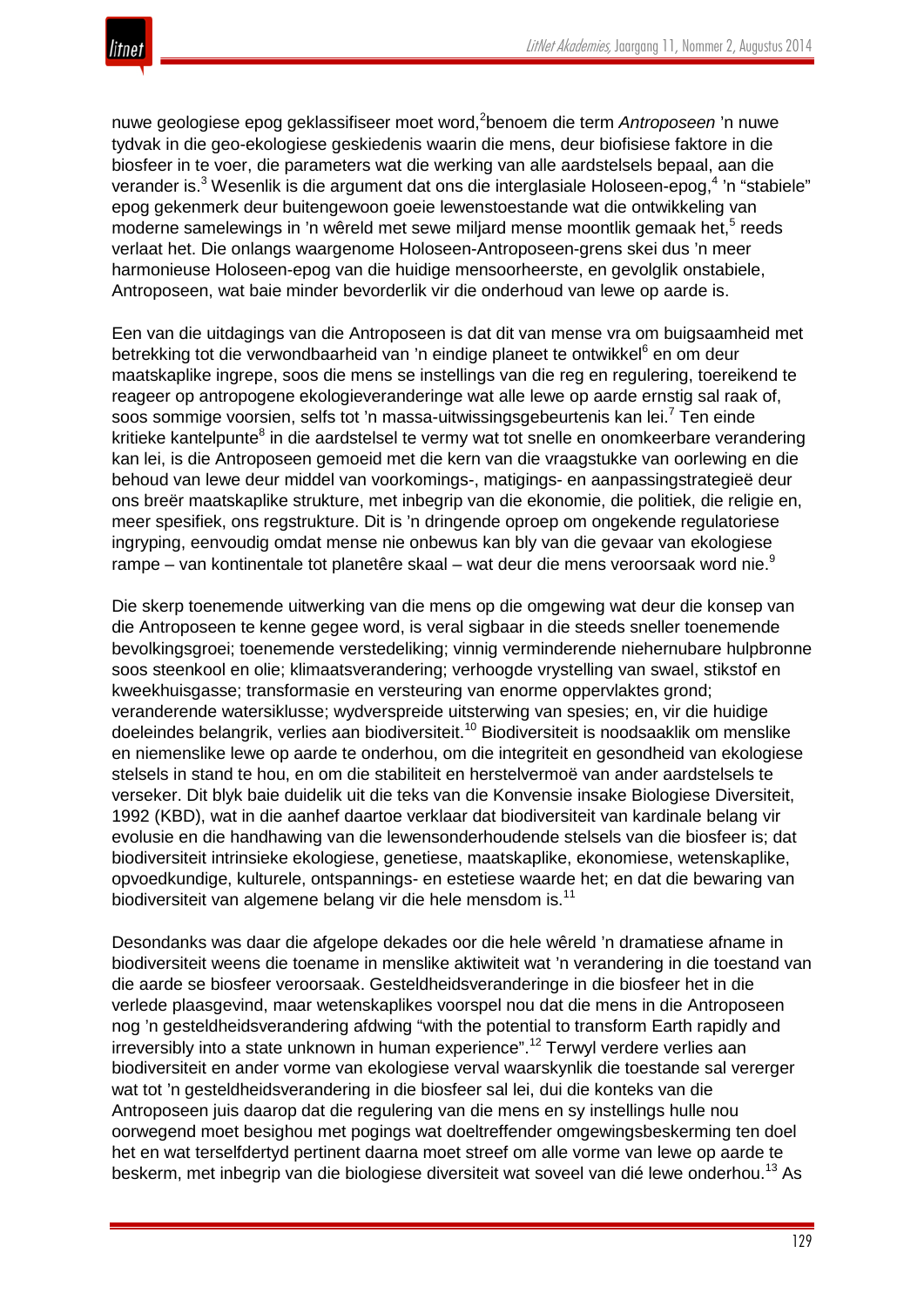

ons met ander woorde die Antroposeen-epog wil oorleef, moet ons dit wat ons doen om die mens-omgewing-verhouding te bevorder of te beheers, beter doen en moontlik selfs 'n nuwe versorgingsparadigma ontwerp wat ten doel het om onder meer die komponente van biodiversiteit wat noodsaaklik vir die behoud van lewe op aarde is, te beskerm.

Hierdie artikel doen nie so 'n nuwe versorgingsparadigma aan die hand nie. Die veel minder ambisieuse oogmerk is eerder om, in die tweede deel, in die algemeen die narratief van die Antroposeen in te bring in die debat oor oorgrens-biodiversiteitsreg en -regulering deur te toon wat die aanbreek van die Antroposeen vir sommige aspekte van biodiversiteitsbeskerming beteken. Die derde deel van die artikel identifiseer en bespreek kortliks spesifiek twee vraagstukke (daar kan talle meer wees) wat belangrik sal wees by die oorweging van 'n nuwe paradigma vir oorgrens-biodiversiteitsbeskerming gedurende die Antroposeen. Hierdie vraagstukke is nuwe globale omgewingsreg en -regulering en transnasionaliteit deur konnektiwiteit.

Nuwe globale omgewingsreg en -regulering is 'n spesifieke komponent van kontemporêre "nuwe regulering" ("new governance"). Dit stel 'n nuwe, meer informele en niehiërargiese reguleringsaanslag daar waar die staat 'n minder belangrike rol speel, waar niestaatsentiteite meer aktief betrokke raak by regulering, en waar die reg en die bronne van die reg wat as reguleringsgesag en -instrumente dien, meer pluralisties word en tot die beskikking staan van beide die staat en niestaatsentiteite. Nuwe globale omgewingsreg en regulering is dus minder gefokus op die staat as reguleerder en meer op diversifisering van reguleringsgesag tussen die staat en niestaatsentiteite, met die gevolg dat dit meer informeel, beraadslagend en kollektief is. Binne hierdie nuwe reguleringsparadigma vind regulering ook op verskillende vlakke (plaaslik, nasionaal, op streeksvlak en internasionaal) plaas en binne 'n transnasionale omgewing; en dit berus op 'n gepluraliseerde versameling regsreëls wat wissel van harde verdragsreg tot sagter regulatoriese inrigtings.<sup>14</sup>

Hierdie nuwe reguleringsaanslag is veral geskik vir die holistiese en geïntegreerde regulering van biodiversiteit binne 'n transnasionale konteks waar internasionale omgewingsreg nie, soos tans, die oorheersende komponent kan bly van oorgrensbiodiversiteitsregulering nie. Dit dui op die noodsaaklikheid om die samestelling en werking van, en die rolspelers in, die versameling regsreëls wat die beheersing van oorgrensbiodiversiteit ten doel het, in 'n heeltemal nuwe lig te kan sien wat uiteindelik tot die ontwikkeling van 'n nuwe korpus van transnasionale biodiversiteitsreg kan lei. Binne hierdie korpus sal die onlangs-ontwikkelde benadering van konnektiwiteitsbewaring 'n belangrike rol speel om die tipe holisme wat die Antroposeen vereis in transnasionale biodiversiteitsreg en -regulering aan te kweek deurdat dit die beweging van organismes en stowwe oor landskappe heen en die funksie van habitatgebied, -gehalte en -ordening, en die verspreidingsvermoëns van individuele spesies bevorder.

## **2. Biodiversiteit en die Antroposeen**

Die term *Antroposeen* is geskep deur twee van 1995 se Nobelpryswenners, Paul J. Crutzen en Eugene F. Stoermer.<sup>15</sup> Dit is 'n toenemend gewilde diskoersterm wat verwys na die verwoestende en oorweldigende uitwerking wat die mens op die aarde en aardstelsels het. Wesenlik wil dit die idee weergee dat ons nou in 'n mensoorheerste geologiese tydskaal leef waarin verskillende uiterlikhede en die gevolge van mensehandelinge 'n belangrike faktor geword het wat ekologiese uitkomste beïnvloed. Steffen, Crutzen en McNeill<sup>16</sup> definieer die Antroposeen meer formeel soos volg: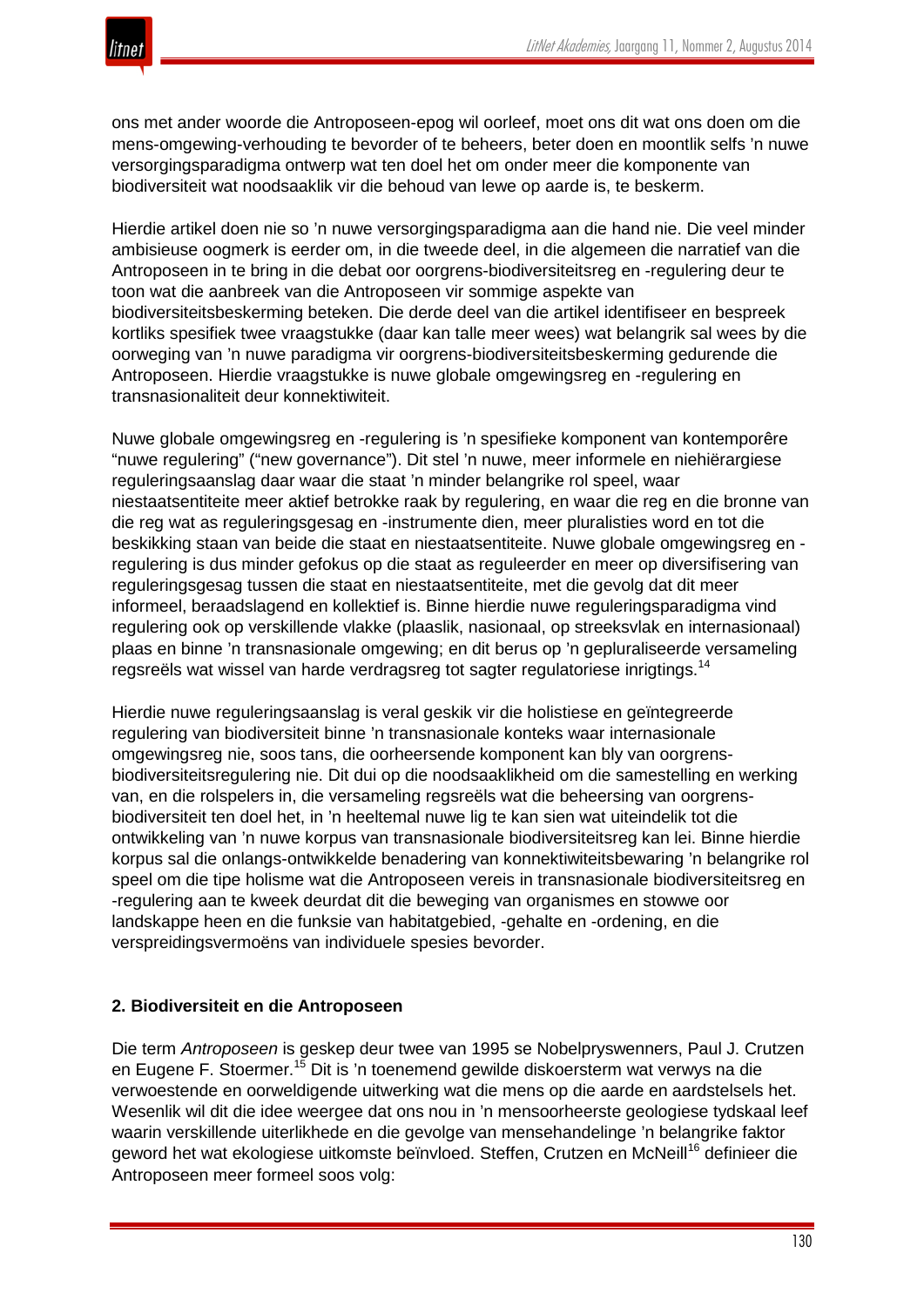

The term *Anthropocene* … suggests that the Earth has now left its natural geological epoch, the present interglacial state called the Holocene. Human activities have become so pervasive and profound that they rival the great forces of Nature and are pushing the Earth into planetary *terra incognita*. The Earth is rapidly moving into a less biologically diverse, less forested, much warmer, and probably wetter and stormier state.

Dit is opmerkenswaardig dat die aardstelsel, as gevolg van antropogene veranderinge daaraan, in die Antroposeen-epog geag word buite die bestek van die natuurlike veranderlikheid te beweeg wat hy die afgelope halfmiljoen jaar vertoon het. Meer kommerwekkend is dat die verskillende veranderinge aan belangrike aardstelselprosesse, hulle omvang en die tempo van verandering ongeëwenaard is, met die gevolg dat die aarde tans stellig in 'n nie-analoë toestand funksioneer.<sup>17</sup>

#### Hoe hou dit met biodiversiteit verband?

Een van die bepalende kenmerke van die Antroposeen is die mate waarin mense 'n uitwerking op biodiversiteit op die aarde het. Daar is getuienis dat die mens meer as driekwart van die landbiosfeer in antropogene biome verander het.<sup>18</sup> Hierdie antropogene transformasie van die landbiosfeer veroorsaak ongeëwenaarde globale veranderinge in biodiversiteit na gelang inheemse spesies plaaslik en wêreldwyd tot uitwissing gedryf word en gedomestikeerde en uitheemse spesies vinnig gevestig raak.<sup>19</sup> Party van die kernbevindings van die Millennium-ekostelselevaluering van 2005 is die volgende: menslike handelinge is besig om die diversiteit van lewe op die aarde fundamenteel, en in beduidende mate onherroeplik, te verander; veranderinge aan biodiversiteit het die afgelope 50 jaar vinniger plaasgevind as in enige tyd in die mens se geskiedenis; feitlik alle ekostelsels is nou dramaties deur mensehandelinge getransformeer; oor 'n reeks taksonomiese groepe heen is die bevolkings of verspreidingsgebiede (of albei) van die meeste spesies aan die afneem; die verspreiding van spesies op die aarde word meer homogeen; die oorsake van verandering wat biodiversiteitsverlies meebring en tot veranderinge in ekostelseldienste lei, neem in intensiteit toe; die tempo van veranderinge in biodiversiteit sal na raming voortduur of versnel; die omskakeling van natuurlike ekostelsels in mensoorheerste stelsels is verantwoordelik vir die huidige veranderinge in biodiversiteit; en die belangrikste direkte aandrywers van biodiversiteitsverlies en ekostelseldiensveranderinge is habitatverandering, klimaatsverandering, uitheemse indringerspesies, oorbenutting en besoedeling.<sup>20</sup>

Dit is klaarblyklik die gevolg van menslike onderneming dat biodiversiteit teen 'n ontstellende tempo aan die afneem is, en dié verlies dreig weer om die relatief harmonieuse aardstelseltoestande wat ons in die Holoseen ondervind het, te destabiliseer. Die gevolge sal bes moontlik ernstig wees. As deel van hulle planeetgrenseteorie het Rockström e.a.<sup>21</sup> die tempo waarteen biodiversiteit verlore gaan, geïdentifiseer as een van die nege planeetgrense waarbinne hulle verwag dat die mens veilig sal kan funksioneer (dit wil sê veilig lewe op die aarde kan voortsit). Dié skrywers sê die volgende: <sup>22</sup>

Together, the set of boundaries represents the dynamic biophysical "space" of the Earth System within which humanity has evolved and thrived. The boundaries respect Earth's "rules of the game" or, as it were, define the "planetary playing field" for the human enterprise.

Die grenskoers vir biodiversiteitsverlies is gestel op 'n jaarkoers van <10 uitsterwings per miljoen spesies. As hierdie grenskoers oorskry word, sal katastrofale versteurings van die aarde en sy stelsels stellig voorkom: oorskryding van een of meer planeetgrense kan nadelig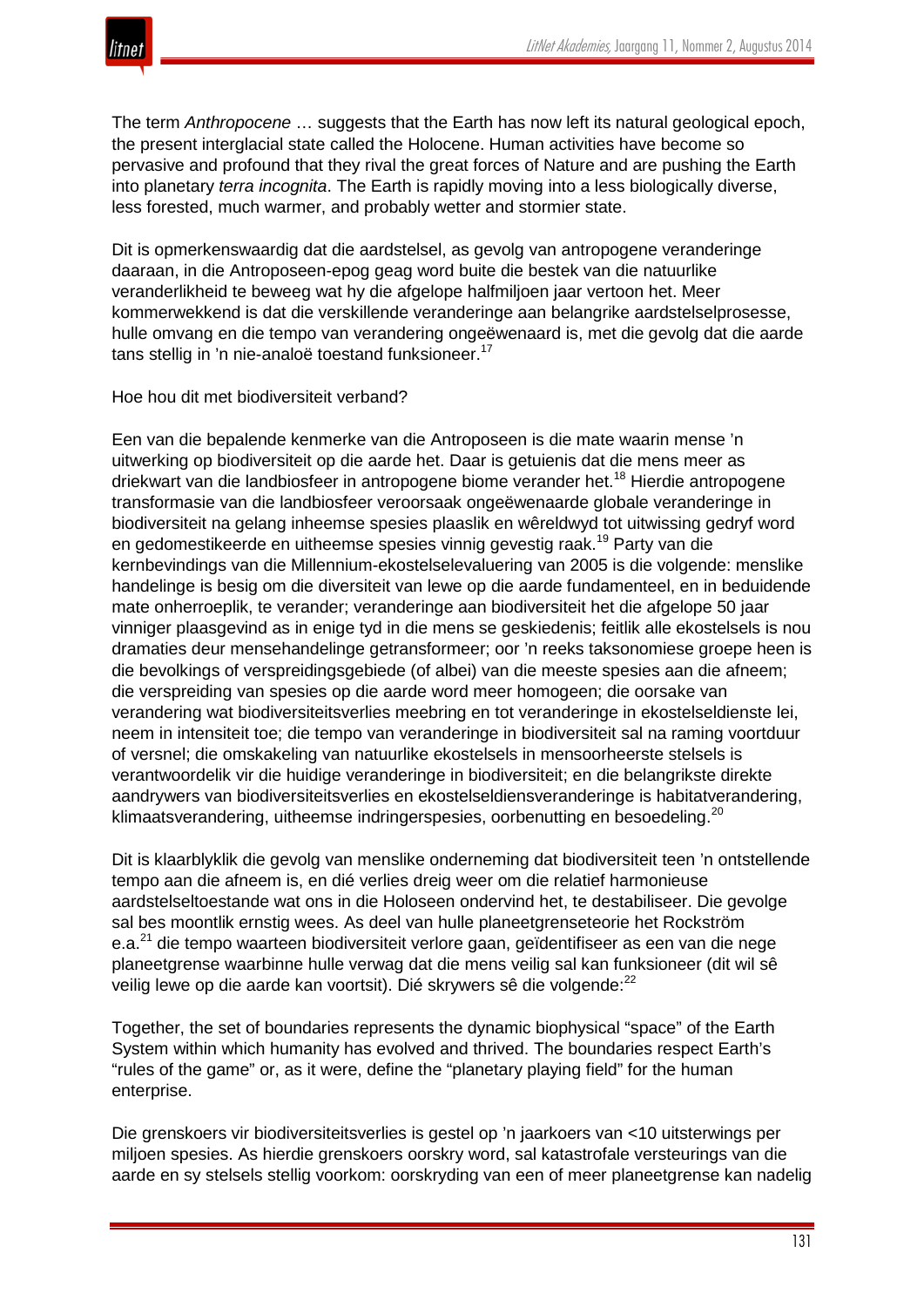

en selfs katastrofaal wees weens die gevaar dat drempels oorgesteek kan word wat nielineêre, plotselinge omgewingsverandering op kontinentale of planeetskaal in stelsels aan die gang kan sit.<sup>23</sup> Biodiversiteit in die konteks van planeetgrense het betrekking op die biofisiese kenmerke van die aardstelsel en biodiversiteitsverlies word beskryf as "stadige planetêre prosesse" (in teenstelling met "skerp kontinentale of planetêre drempels", soos die smeltende poolyskappe), dit wil sê dit verander stadig en die geleidelike gesamentlike uitwerking daarvan kan bydra tot die waarskynlikheid dat planetêre drempels in ander aardstelselprosesse oorskry kan word.<sup>24</sup> Tog, al word biodiversiteitsverlies beskryf as 'n stadige proses sonder bekende drempels op wêreldskaal, het dit die potensiaal om, wanneer die grens oorskry word, verskeie rampspoedige gevolge te hê, soos om aardstelselfunksies te versteur, by te dra tot die oorskryding van ander planeetgrense, by te dra tot die sesde groot uitsterwingsgebeurtenis van lewe op die aarde, ekostelselfunksies en -dienste te ontwrig, en 'n negatiewe uitwerking te hê op die selfherstelvermoë van ander aardstelsels ná antropogene versteurings.<sup>25</sup> Die aanbreek van die Antroposeen het ongelukkig 'n ontstellende waarheid blootgelê: die mens speel nie volgens die aarde se reëls nie. Drie van die nege planeetgrense is reeds oorskry, naamlik klimaatsverandering, die stikstofsiklus en biodiversiteitsverlies. Rockström<sup>26</sup> en sy kollegas beraam dat die tempo van spesie-uitsterwing wat deur die mens veroorsaak is, sedert die begin van die Antroposeen toegeneem het met 100 tot 1 000 keer die tipiese normale uitsterwingstempo in die loop van die aarde se geskiedenis en dat die globale uitsterwingstempo binnekort nog tienvoudig gaan toeneem. Hulle kom tot die gevolgtrekking dat, gemeet teen die spesieuitsterwingstempo, die relatief veilige grens van biodiversiteitsverlies klaarblyklik met minstens een tot twee grootte-ordes oorskry word, wat dui op 'n dringende behoefte om die tempo van biodiversiteitsverlies drasties te verlaag.<sup>27</sup> Dit is onvermydelik dat deurlopende biodiversiteitsverlies, net soos klimaatsverandering, wat al beskryf is as 'n bedreigingsvermenigvuldiger wat 'n kaskade-uitwerking het,<sup>28</sup> sal bydra tot die talle ander bedreigings wat 'n gevaar inhou vir die behoud van lewe soos ons dit ken.

## **3. 'n Nuwe paradigma vir oorgrens-omgewingsregulering?**

Hoe moet ons as mense op hierdie haglike situasie reageer? Die eerste stap sal wees om die eise om verandering te erken wat die Antroposeen sal stel aan ons sosio-institusionele konstrukte wat in die mens-omgewing-koppelvlak bemiddel. Uiteindelik moet ons erken dat ons wette en reguleringsprosesse, as voorbeelde van sosio-institusionele ingrypings,<sup>29</sup> minder as geslaagd was om die uitwerking te minimaliseer wat die mens op biodiversiteit het, soos wat die bewyse van snel afnemende biodiversiteit hier bo aangebied, te kenne gee.

Cavanagh<sup>30</sup> beraam in hierdie opsig dat veranderinge in menslike instellings, soos die reg en regulering, tans dikwels voorkom as onvermydelike reaksies op die maatskaplike en ekologiese gevare wat die mens geskep het. Noemenswaardig is dat die vermoë van regerings en organisasies om doelwitte na te jaag wat op vrylik gekose waardes berus, beperk word deur die wesenlike aard van hierdie opdoemende vorme van gevaar.<sup>31</sup> Daar is aangevoer dat die hewigheid en omvang van antropogene ekologiese rampe wat in die Antroposeen vir ons voorlê, besonder erg sal wees. Volgens Cavanagh moet die aard van die opdoemende vorme van gevaar staats- en niestaatsrolspelers dus dwing om dringend te begin met herbedinkte, progressiewe en omvattende institusionele pogings (met inbegrip van regs- en reguleringsinstellings) om diepgaande gedragsveranderinge met betrekking tot die omgewing teweeg te bring. Verreikende institusionele ingrypings is onvermydelik as ons die Antroposeen wil oorleef, en omgewingsreg en -regulering, onder ander maatskaplike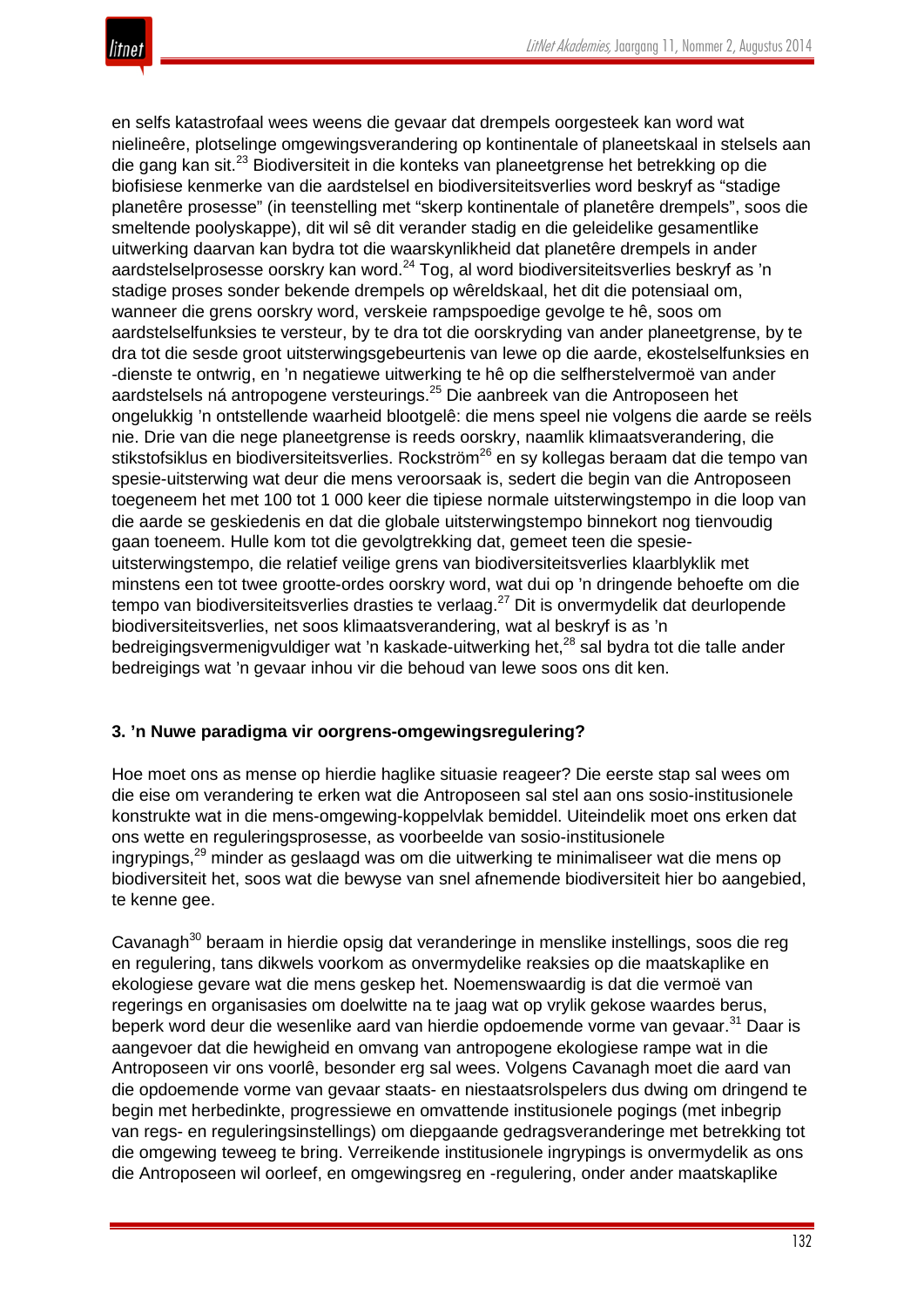

ingrypings soos religie en die ekonomie, sal 'n belangrike rol speel om in die Antroposeen in die mens-omgewing-koppelvlak te bemiddel. Vir doeleindes hiervan moet die reg en omgewingsregulering in tandem met ander ingrypings aangewend word om biodiversiteitsverlies te stuit of selfs om te keer ten einde die gesondheid en integriteit van ekostelsels te herstel en te verseker dat ons terugkeer na die veilige kant van die planeetgrenskoers vir biodiversiteitsverlies. Dit is nie 'n onrealistiese voorstel nie. "[I]n the Anthropocene, anthropogenic changes in biodiversity are … the inevitable, predictable and *potentially manageable* consequences of sustained human residence and use of land together with the interactive effects of global climate change," sê Erle, Antill en Holger immers. $32$  Ons is bes moontlik in 'n posisie om antropogene veranderinge in biodiversiteit te beheer, maar ons sal dit op herbedinkte en vernuwende maniere moet doen sover dit die ontwerp en toepassing van omgewingsreg en -regulering aangaan.

In die volgende afdelings ondersoek ek twee vraagstukke wat moontlik oorweeg sal moet word wanneer besin word oor die ontwerp en toepassing van 'n paradigma vir oorgrensomgewingsregulering ten einde biodiversiteit in die Antroposeen te beskerm. In die eerste afdeling word 'n "nuwe" paradigma vir globale omgewingsreg en -regulering wat "verby die staat" beweeg, aan die hand gedoen. Daar word aangevoer dat die belange van biodiversiteit in 'n oorgrens-bewaringsparadigma ten beste gedien kan word deur 'n globale benadering waarin staats- en niestaatsrolspelers ewe belangrik is en saamwerk ten einde beter daarin te slaag om 'n vorm van informele, opwaartsgerigte en inklusiewe omgewingsregulering tot stand te bring. Die tweede afdeling besin oor die opkoms van transnasionalisme en die noodsaaklikheid daarvan dat ons globale en transnasionale reg en regulering sy fragmentariese benadering (ten opsigte van geografie en spesifieke biodiversiteitsaangeleenthede) laat vaar op 'n wyse wat met aardstelselregulering ooreenstem. Die Antroposeen vereis immers 'n meer holistiese of geïntegreerde benadering binne die konteks van die aardstelsel wat sensitief is vir die beweging van organismes en stowwe oor landskappe heen, die funksie van habitatgebied, -gehalte en -ordening, en die verspreidingsvermoëns van individuele spesies, en ten doel het om dit te bevorder. Daar word aangevoer dat so 'n geïntegreerde benadering op die onlangs ontwikkelde konsep van "konnektiwiteitsbewaring" kan berus.

## *3.1 "Nuwe" globale omgewingsreg en -regulering*

In die meer algemene omgewingsreg-en-reguleringsregime bly state en die organisasies waardeur hulle optree (soos die Verenigde Nasies se omgewingsprogram [UNEP] en ander tussenregeringsorganisasies), die dominante rolspelers in globale omgewingsregulering en is hulle grotendeels verantwoordelik vir die opstelling en afdwinging van globale omgewingsreg. Beyerlin en Marauhn<sup>33</sup> voer aan dat state om verskeie redes die primêre rolspelers in globale omgewingsreg en -regulering sal bly:

Firstly, states enjoy a comprehensive legitimacy as actors in public international law. Secondly, states still bear primary responsibility also as addressees of those norms and – insofar as the behaviour of private [non-state] actors is concerned – they remain the primary implementing agents of such rules. Thirdly, comprehensive democratic legitimacy and accountability can be best safeguarded within states. Thus, states legitimately are and remain the primary authors of international environmental law.

Terwyl ons moet aanvaar dat dit hoogs onwaarskynlik is dat die staat en die ortodokse Wesfaalse konsep van die oppermagtige staat in die nabye toekoms sal verdwyn, die onwilligheid van state om niestaatsrolspelers by globale omgewingsregulatoriese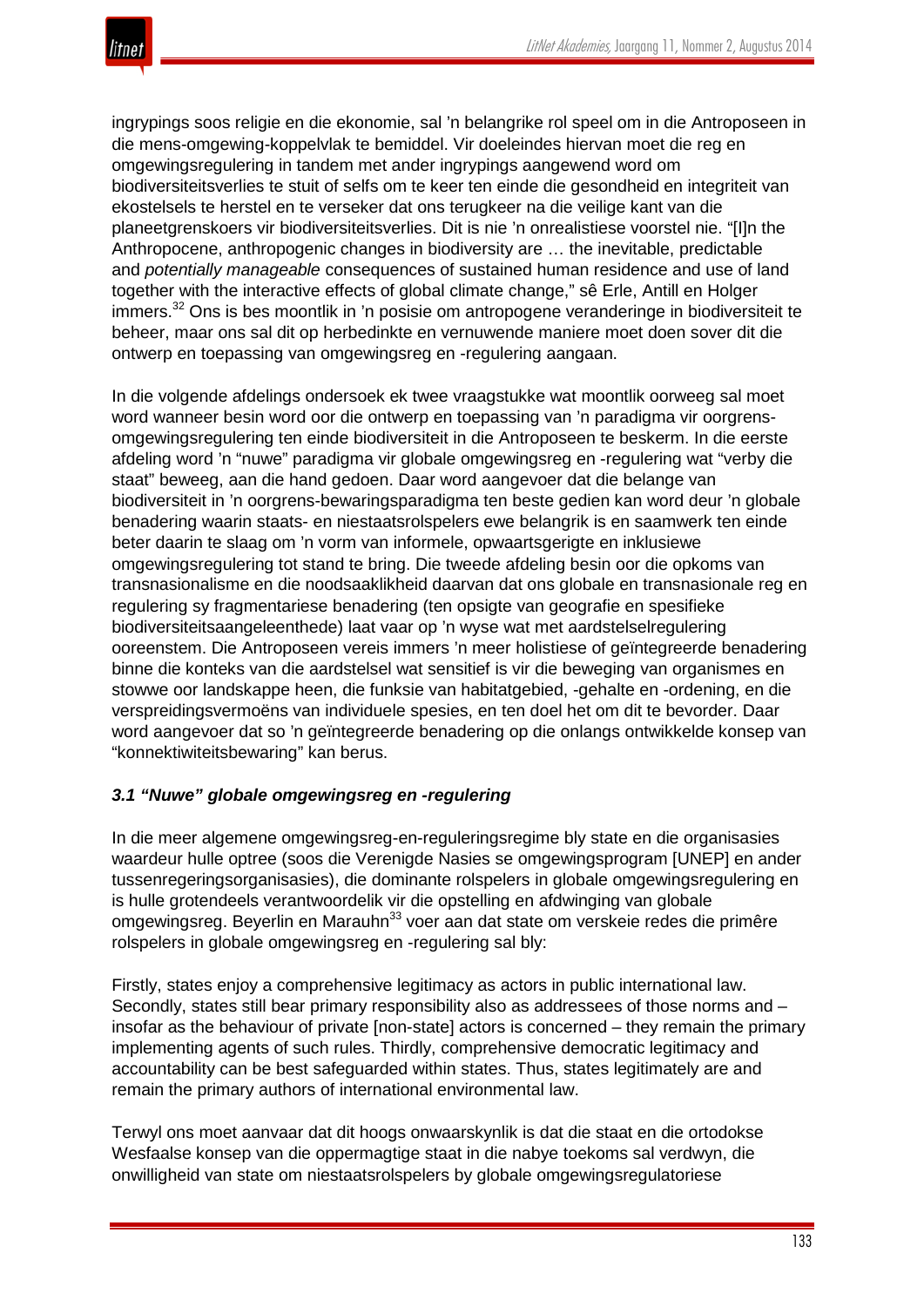

werksaamhede te betrek, kommerwekkend is. Hoewel niestaatsrolspelers soos nieregeringsorganisasies (NRO's) 'n toenemend belangrike rol speel, bly hulle op die buiterand van globale omgewingsregulering en die opstelling, hersiening en afdwinging van omgewingsreg, en dit wil voorkom of daar onder leiding van state 'n mate van weerstand is teen meer inklusiewe globale omgewingsregulering waaraan meerdere rolspelers deelneem. Indien globale omgewingsregulering voorts hoofsaaklik deur die Verenigde Nasies aangedryf word (meestal deur middel van UNEP) in plaas daarvan dat dit onder leiding van 'n sterker organisatoriese eenheid of gespesialiseerde agentskap geskied, sal die swakheid van UNEP 'n probleem bly.<sup>34</sup> Wat die reg betref, ontleen state in die algemeen hulle gesag met betrekking tot globale omgewingsregulering aan 'n komplekse versameling regsvoorskrifte wat feitlik uitsluitlik uit "harde" verdragsreg bestaan. Al neem "sagte" regsreëlings toe in aantal en invloed, bly dit die mins gewilde regsinstrumente, omdat dit aan legitimiteit tekortskiet en die regsgesag daarvan nóg oortuigend afgedwing kan word nóg bindend is.

Die oorheersing van die staat en die gebruik van tradisionele hardereginstrumente in globale omgewingsreg en -regulering geld eweneens vir globale biodiversiteitsbewaring. Tot dusver het die meeste stukrag en gesag vir globale biodiversiteitsregulering gekom van state, wat hulle legitimiteit en die regverdiging vir reguleringshandelinge meestal aan hardereginstrumente ontleen, soos die KBD en die protokols daarvan, en die Konvensie oor Internasionale Handel in Bedreigde Spesies, 1973 (CITES).<sup>35</sup>

Soos in die geval van ander probleemgebiede in globale omgewingsreg en -regulering, bly niestaatsrolspelers soos NRO's en die burgerlike samelewing op die periferie van globale biodiversiteitsreguleringspogings en geniet hulle min legitimiteit en gesag om 'n invloed op die normatiewe raamwerk en politieke en reguleringsprosesse uit te oefen.<sup>36</sup> Die KBD self het ontwikkel uit 'n komplekse netwerk van hardereginstrumente waardeur flora en fauna beskerm word, byvoorbeeld die Internasionale Verdrag insake die Beskerming van Voëls, 1950; die Ramsar-konvensie insake Vleilande, 1971; die UNESCO-Wêrelderfeniskonvensie, 1972; en die Bonn-konvensie insake die Beskerming van Migrerende Spesies, 1979.<sup>37</sup> Op streekvlak is daar ook strukture, soos die Europese Unie (EU) en die Suider-Afrikaanse Ontwikkelingsgemeenskap (SAOG), wat hul eie wetlike maatreëls het wat op verdrae berus en die regulering van biodiversiteit in 'n oorgrens-streekopset ten doel het. Hoewel daar 'n reeks sagtereginstrumente is wat met sekere komponente van biodiversiteit gemoeid is, byvoorbeeld woude en grond, bly hulle maar dun gesaai.<sup>38</sup> Dit is ook opmerklik dat die meeste van hierdie regulerings- en regsreëlings afkomstig is uit die tydperk wat strek van die laaste deel van die 19de eeu tot die middel van die 20ste eeu, wat Bodansky<sup>39</sup> die "bewaringsgesinde stadium" noem. Hierdie tydperk is gekenmerk deur 'n sterk nasionale of landspesifieke fokus en was, soos die naam te kenne gee, primêr gemoeid met natuurbewaring wat die soewereine belange van state wou beveilig. Vandag getuig die voortgesette oorheersing deur staatsrolspelers en die oorwig van bewaringsgerigte hardereginstrumente van die feit dat ons in 'n nuwe oorlog om oorlewing gewikkel gaan word, maar met ou wapentuig wat, vanweë die ongeskiktheid daarvan vir die eise van die Antroposeen, na alle waarskynlikheid nie in staat sal wees om die aanslae van hierdie nuwe geologiese epog af te weer nie.

Is dit moontlik om 'n "nuwe" benadering tot globale biodiversiteitsregulering te bedink? Ek meen wel, hoofsaaklik omdat tradisionele vorme van reëlgewing in die huidige geglobaliseerde wêreld geleidelik begin plek maak vir nuwer, buigsamer vorme van reëlgewing wat gesamentlik onder die terminologiese sambreel van regulering ("governance") ressorteer. Die term *regulering* suggereer dat daar 'n geleidelike "shift away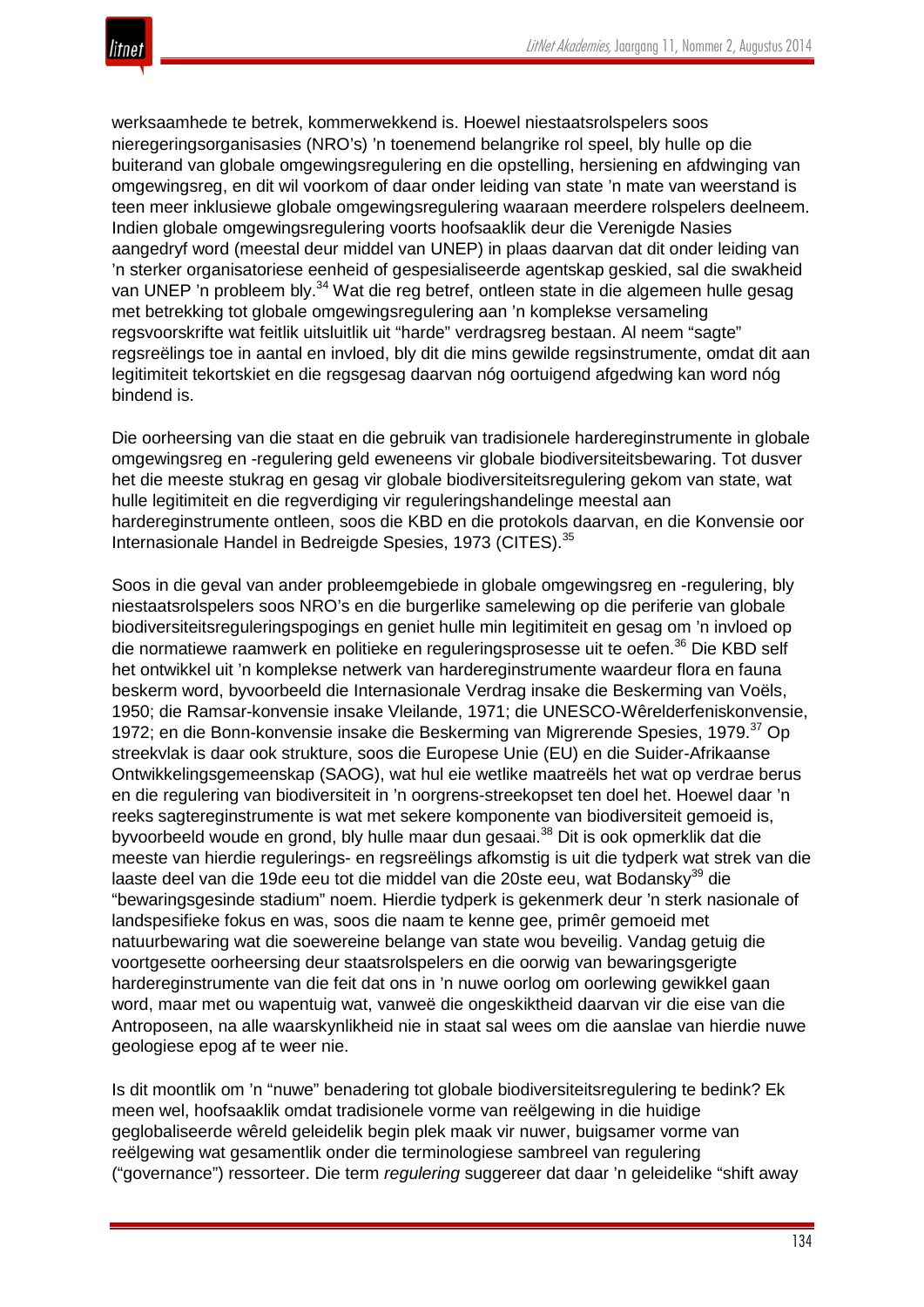

from a certain traditional mode of governing associated with [the term] 'government'" is.<sup>40</sup> Regulering is eksperimenteel en vernuwend, gedesentraliseer en meer uiteenlopend, meer buigsaam en hersienbaar; dit maak beter deelname en die koördinering van veelvuldige vlakke van regering moontlik, en dit kweek meer beraadslaging aan.41Hedendaagse regulering is bes moontlik alles wat die ortodokse, staatsentriese, Wesfaalse konsep van regering nie is nie, en in hierdie nuwe reguleringsparadigma wat geleidelik aan die ontwikkel is, sien ons die stadige (en tans nog tentatiewe) ontluiking van 'n nuwe globale paradigma van omgewingsreg en -regulering.

Gunningham<sup>42</sup> beskryf nuwe omgewingsregulering ("new environmental governance") soos volg:

This enterprise involves collaboration between a diversity of private, public and nongovernment stakeholders who, acting together towards commonly agreed (or mutually negotiated) goals, hope to achieve far more collectively, than individually. It relies heavily upon participatory dialogue and deliberation, devolved decision-making, flexibility rather than uniformity, inclusiveness, transparency and institutionalised consensus-building practices.

Wat meerdere reguleringsrolspelers betref, beskou Levy en Newell<sup>43</sup> globale omgewingsregulering as 'n kontinuum wat tussen twee uiterstes strek:

on one extreme, overly rigid structural accounts that adduce overarching power to multinational capital or dominant states, and on the other side, pluralist approaches that presume a rough equivalence among actors and neglect the systematic asymmetries that flow from wider political economic structures.

Hierdie twee uiterstes (staatsregulering en niestaatsregulering) impliseer dat daar middelgrond tussen hulle moet wees waar 'n mengsel van private en openbare deelname moontlik gemaak word deur die gelyke betrokkenheid van staats- en niestaatsrolspelers by omgewingsregulering. Van belang is dat die idee van niestaatsomgewingsregulering getemper word deur die onvermydelike rol van die staat in globale omgewingsregulering. Insgelyks word die idee van "suiwer" staatsentriese omgewingsregulering aansienlik verdun deur die betrokkenheid van niestaatsrolspelers. Hedendaagse opvattings van globale omgewingsregulering kan met ander woorde nie realisties gesproke enigeen van hierdie tipes rolspelers uitsluit nie: 44

The development of a governance perspective involves recognizing the roles of supranational and subnational state and nonstate actors, and the complex interactions between them, in the process of governing. Such an approach is particularly relevant in the context of global environmental issues, where modes of governing are multiple and include processes and institutions that traverse scales as well as networks of actors that cannot be easily characterized by the state/nonstate dichotomy.

Wat dus nodig is, is 'n vorm van "nuwe" omgewingsregulering van biodiversiteit wat die fokus weg van die oorheersende rol van die staat verskuif; wat meer informeel, beraadslagend en kollektief is; wat op verskillende vlakke (plaaslik, nasionaal, op streeksvlak en internasionaal) en in 'n transnasionale omgewing (sien hier onder) funksioneer; wat uit verskillende staats- en niestaatsrolspelers bestaan en aan laasgenoemde meer gesag en legitimiteit verleen in globale biodiversiteitswetgewing en -regulering; en wat op 'n gepluraliseerde versameling regsreëls berus wat wissel van harde verdragsreg tot sagter, maar ewe relevante, regulatoriese inrigtings soos gedrags-,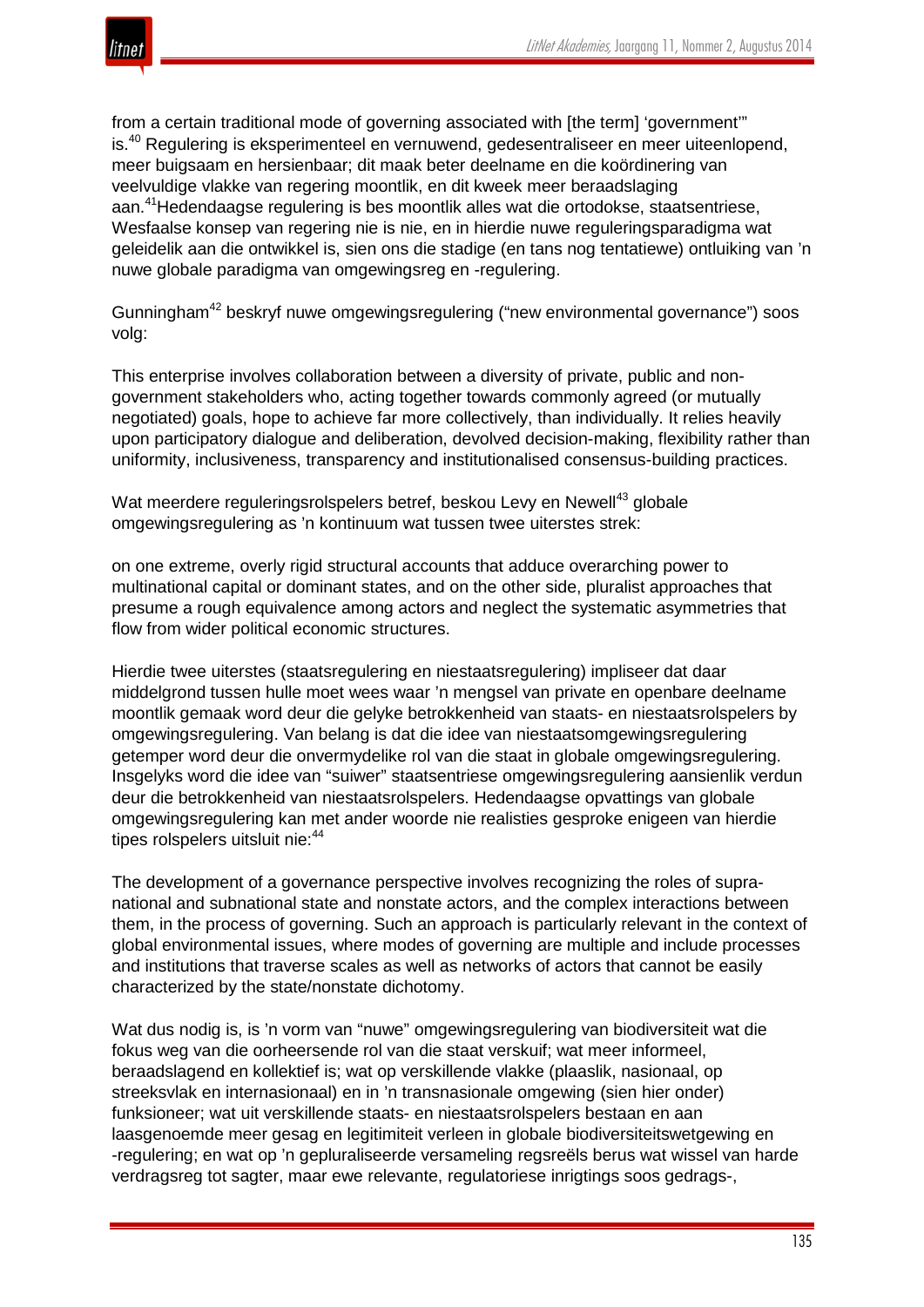

goeiepraktyks- en selfreguleringskodes. Met name word die meriete van hierdie voorstelle ondersteun deur 'n oproep om 'n "nuwe" vorm van biodiversiteitsregulering wat idealiter konnektiwiteitsbewaring (sien die bespreking hier onder) moet fasiliteer. Daar word erken dat die konvensionele benadering tot die regulering van beskermde gebiede – in staatsbesit of onder staatsbeheer – waarskynlik nie in die konteks van konnektiwiteitsbewaring belangrik sal wees nie.<sup>45</sup>

Ten einde globale omgewingsregulering van biodiversiteit in die Antroposeen dus doeltreffender te maak, sal dit, ideaal gesproke, gedisaggregeer, inklusiewer, minder formeel en meer van onder na bo gerig moet word. Dit sal waarskynlik behels dat state van hulle absolute mag in wetgewing en regulering in verband met biodiversiteit sal moet prysgee deur aan niestaatsrolspelers groter seggenskap en meer besluitnemingsbevoegdheid te verleen in aangeleenthede rakende globale biodiversiteitsreg en -regulering. Terselfdertyd sal niestaatsrolspelers, wat buite die sfeer van openbare gesag funksioneer en dikwels ontoereikende hulpbronne het en ontoereikend verteenwoordig is, moet wys wat in hulle steek en, in vennootskap met state, 'n meer prominente en legitieme rol in die globale omgewingsregulering van biodiversiteitshulpbronne speel. Hierdie voorgestelde veranderinge raak die kern van die globale politieke, regulerings- en regsorde en om dit teweeg te bring sal stellig ongeëwenaarde en toegewyde politieke wil vereis, want dit wil veranderinge aanbring aan 'n orde wat so deel van ons leefwyse geword het dat ons onbewus is van hoe onvanpas dit vir die huidige uitdagings van die Antroposeen is.

Nog 'n kritieke aspek van die verskuiwing na "nuwe" globale omgewingsreg en -regulering rakende biodiversiteit is dat die regsprosesse en die gepaardgaande reguleringsprosesse transnasionaal moet word. In die volgende afdeling konsentreer ek op die transnasionale aspekte van omgewingsreg en die maniere waarop dit op biodiversiteit betrekking sal hê.

## *3.2 Transnasionaliteit deur konnektiwiteit*

Hoewel dit eers in die jongste tyd in akademiese kringe gewild geword het,<sup>46</sup> is die idee van transnasionale reg nie nuut nie. In sy seminale werk van 1956 het Jessup<sup>47</sup> 'n teorie van transnasionale reg ontwikkel wat hy beskryf het as alle reg wat handelinge of gebeurtenisse reël wat nasionale grense transendeer, met inbegrip van internasionale publiekreg en internasionale privaatreg, asook ander regsreëls wat nie heeltemal in sulke standaardkategorieë val nie en wat gesamentlik berus op die idee van die universaliteit van menslike probleme.

In watter mate het die omgewingsreg transnasionaal geword? Hoewel wetenskaplike ondersoek op die konseptuele terrein en die gebied van die regstaksonomie nog onderontwikkeld is, is daar tog 'n paar definisies daarvan. Wiener<sup>48</sup> beskou byvoorbeeld transnasionale omgewingsreg as 'n huwelik van internasionale en nasionale omgewingsreg. Tseming en Percival<sup>49</sup> definieer transnasionale omgewingsreg weer as 'n ontluikende stelsel:

… the set of legal principles developed by national, international, and transnational environmental regulatory systems to protect the environment and manage natural resources. As a body of law, it is made up of a distinct set of substantive principles and procedural methods that are specifically important or unique to governance of the environment across the world. It includes: (1) public international environmental law ... (2) national environmental law ... and (3) transnational law, which describes the set of legal principles used to regulate the cross-border relationships between private individuals and organizations.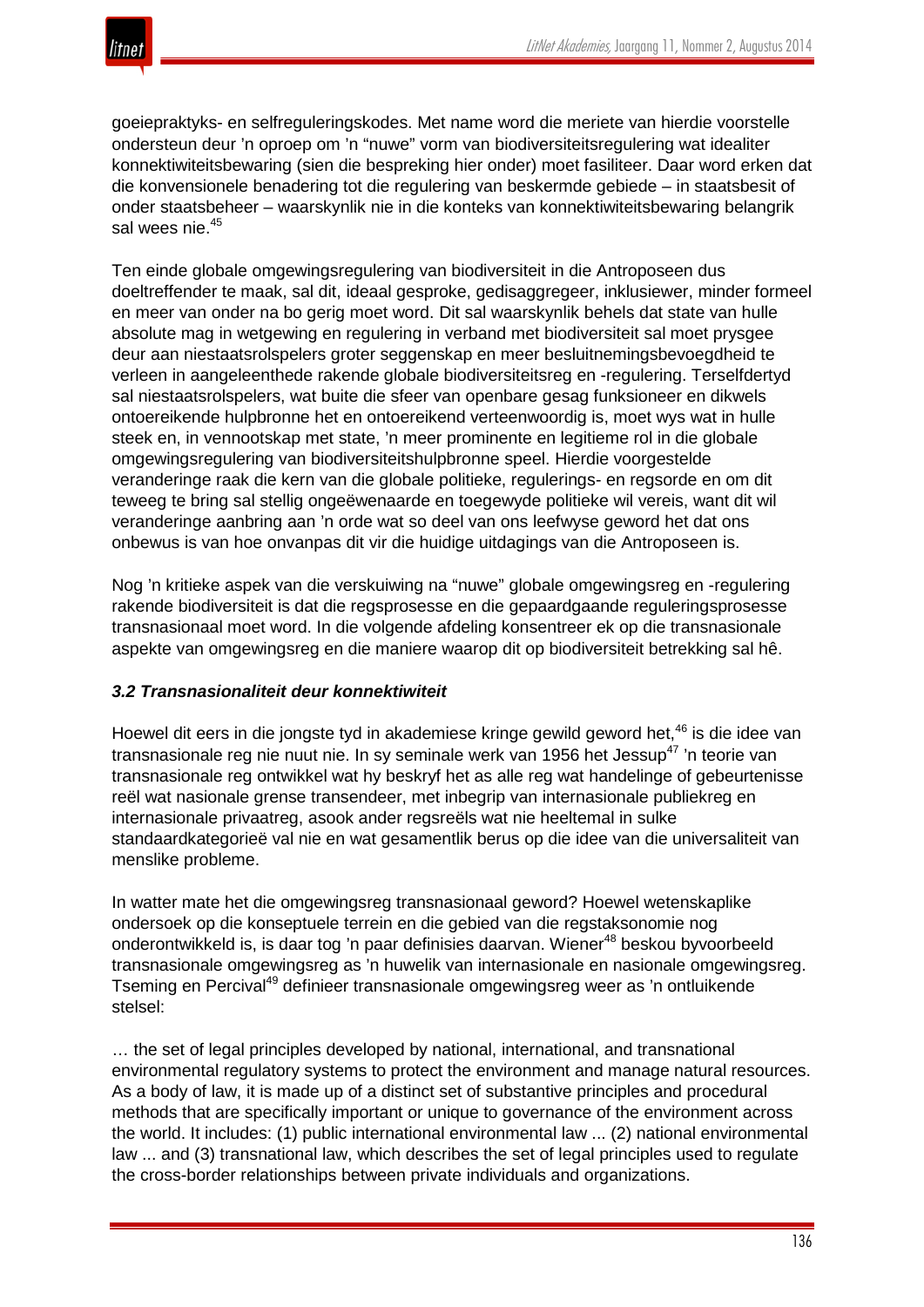Klaarblyklik is een van die maniere waarop die omgewingsreg transnasionaal geword het, die internasionalisering van die omgewingsreg. Dit het te doen met die proses waardeur omgewingsregsreëls oor staatsgrense heen toegepas word op globale omgewingsprobleme (meestal gedeelde omgewingsareas soos die oseane, gemeenskaplike openbare omgewingsgoed soos water en skoon lug, en oorgrens-omgewingsreguleringsvraagstukke). Die internasionalisering van die omgewingsreg behels nie net die werklike opstel van internasionale omgewingsregsreëls nie, maar ook die interaktiewe politieke en diplomatieke prosesse waardeur staats- en niestaatsrolspelers saam te werk gaan om sulke reëls op te stel.<sup>50</sup> Vermoedelik bied hierdie prosesse ryklik geleenthede vir kruisbestuiwing wat die potensiaal het om 'n uitwerking te hê op die skep van gemeenskaplike (en moontlik selfs universeel gelyksoortige of generiese) globale regsreëls wat ten minste op dieselfde idees en invloede berus, selfs al het dit nie presies dieselfde inhoud nie.

Internasionalisering is egter slegs deel van 'n veel groter projek wat die transnasionalisering van die reg beoog. Die nasionalisering van die internasionale omgewingsreg, die interjurisdiksionele verplanting van wette (of die internasionalisering van wette), die regionalisering van nasionale omgewingswette en die nasionalisering van regionale omgewingswette speel ook 'n rol daarin dat omgewingsreg transnasionaal word of in die ontstaan van transnasionale omgewingsreg.<sup>51</sup> Transnasionalisering in hierdie konteks word verklaar as die "legal regulation of the full gamut of economic, cultural, social, and, in this context, environmental interaction between and across nations"<sup>52</sup> en transnasionale omgewingsreg sal derhalwe bowestaatlik die nasionale omgewingswette van state, nasionale omgewingswette tussen state en supranasionale (met inbegrip van regionale en internasionale) omgewingswette insluit.

Ondanks die belangrikheid van internasionale omgewingsreg verduidelik Shaffer en Bodansky<sup>53</sup> dat transnasionale omgewingsreg veel breër strek as internasionale omgewingsreg en dat laasgenoemde regsdissipline by eersgenoemde inbegryp word. Hulle meen dat transnasionale omgewingsreg gewoonlik tussenstaatsamewerking in 'n oorgrensopset behels en dat dit verband hou met die migrasie en uitwerking van regsnorme, -reëls en -modelle oor grense heen en dat dit alle omgewingsregsnorme omvat wat op oorgrensaktiwiteite van toepassing is of wat in meer as een jurisdiksie 'n uitwerking het.<sup>54</sup> Dit wil voorkom of hulle hiermee aan die hand wil doen dat transnasionalisme transjurisdiksionaliteit behels, 'n moontlikheid wat ondersteun word deur hulle steun op die idee van kruisnasionaliteit soos gebruik deur Holzinger, Knill en Sommerer om die kruisnasionale ineenvloeiing van omgewingsbeleide te bestudeer.<sup>55</sup> Die regsnorme van transnasionale omgewingsreg word breedweg gedefinieer as dié wat gedragsvoorskrifte uiteensit wat skriftelik deur 'n gesaghebbende bron uitgereik word, hetsy verpligtend of nie of gerugsteun deur 'n geskilbeslegtings- of ander afdwingingstelsel. Dit sluit nasionale omgewingsregsnorme in wat "horisontaal" ander jurisdiksies raak, asook "private" norme deur niestaatsrolspelers gestel.<sup>56</sup> Dit is nuttig vir die argument ten gunste van nuwe globale omgewingsreg en -regulering hier bo dat hulle beskrywing verduidelik dat transnasionale omgewingsreg tegelykertyd nasionaal, regionaal en internasionaal is en beide staats- en niestaatsnorme kan bevat.

Een van die belangrikste boodskappe uit bostaande is dat die internasionale omgewingsreg nie, soos tans, die oorheersende komponent kan bly van die reaksie van die reg wat vandag oorgrens-biodiversiteitsbewaring ten doel het nie. Dit geld in gelyke mate vir stelsels van streeks- en nasionale omgewingsreg. Die globale reguleringsomgewing sal eerder sy parogiale blinddoeke moet afwerp en die samestelling en werking van en die rolspelers in die versameling regsreëls wat die beheersing van oorgrens-biodiversiteit ten doel het, in 'n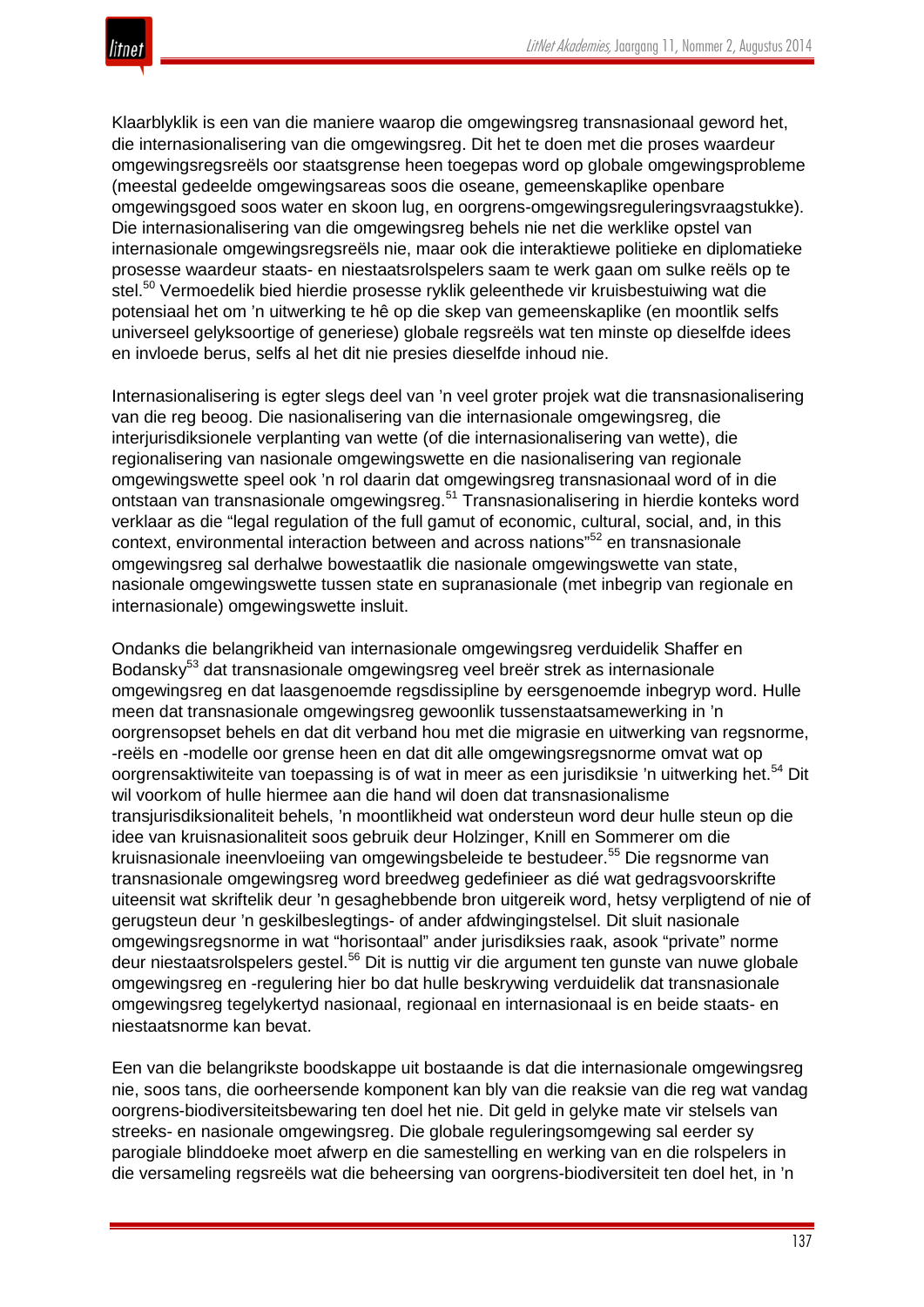

heeltemal nuwe lig moet sien, en konseptueel en prakties 'n nuwe korpus van transnasionale biodiversiteitsreg moet ontwikkel. Hoewel sommige dalk sal aanvoer dat daar reeds so 'n regskorpus bestaan, is daar min bewys wat enige argument steun dat daar, vanuit 'n taksonomiese oogpunt, 'n samehangende en gesistematiseerde korpus van transnasionale biodiversiteitsreg ontstaan het. Hoewel dit buite die bestek van hierdie artikel val om die taksonomie van transnasionale biodiversiteitsreg verder te ondersoek, gee die res van hierdie afdeling aandag aan enkele algemene kenmerke van hierdie nuwe korpus van transnasionale biodiversiteitsreg.

Vanweë die werklikhede van die Antroposeen vereis die "nuwe" globale omgewingsreg en -regulering wat globale biodiversiteitsbewaring ten doel het, 'n korpus van harde en sagter regsvoorskrifte wat verskillend geplaas is wat hulle geografie (plaaslik, nasionaal, regionaal en internasionaal) en hulle bronne van gesag (staats- en niestaatsrolspelers) betref. Dit moet, ideaal gesproke, 'n mengsel wees van tradisionele harderegsreëlings soos die KBD en sagter regsreëlings soos riglyne en praktykskodes wat tegelykertyd geskep en afgedwing word deur verskillende staats- en niestaatsrolspelers op plaaslike, nasionale, streeks- en internasionale vlak. Hoewel die ontwikkeling van so 'n transnasionale versameling regsvoorskrifte vir biodiversiteitsbewaring ooreen sal stem met maatreëls vir nuwe globale omgewingsreg en -regulering, is dit spesifiek die vraagstuk van die geografie van die reg wat in die Antroposeen vir transnasionale biodiversiteitsreg ter sake is. Dit is so omdat transnasionale biodiversiteitsreg miskien bowenal voorsiening moet maak vir die behoefte aan holistiese regulering van biodiversiteit in 'n oorgrensopset wat uiters gefragmenteerd is, beide ingevolge geografie as gevolg van arbitrêre grense wat habitatte deurkruis, en ingevolge die regulatoriese raamwerk wat selektief op spesifieke biodiversiteitsaspekte fokus in plaas daarvan om 'n meer holistiese benadering te volg wat die geïntegreerde aard van die omgewing respekteer.

Kysar<sup>57</sup> verduidelik dat die reg sy eie geografie bevat en dat

the geography implicit in law will over time come to resemble that of the earth sciences. As the category of environmental pathways acknowledged by law expands and diversifies, and as the operations of those pathways come to be seen as hemispheric or global in scale rather than national or regional, then eventually, the claims of deep interconnection so prominent in environmental science, and so urgently pressed in environmental politics, also will find concrete expression in environmental law.

In watter mate moet die geografie van toekomstige biodiversiteitsreg die geografie van die Antroposeen weerspieël? Die Antroposeen belig die onderlinge verbondenheid van natuurlike aardprosesse, die onderling verbonde aard van die omgewing, die wisselwerking van die prosesse daarvan en die veelvuldige skakels van oorsaak-en-gevolg-verhoudinge wat op 'n wêreldskaal bestaan. Dit is gemoeid met die geheel van die volledige aardstelsel. Rockström e.a.<sup>58</sup> definieer aardstelsels in die konteks van die Antroposeen as

the integrated biophysical and socioeconomic processes and interactions (cycles) among the atmosphere, hydrosphere, cryosphere, biosphere, geosphere, and anthroposphere (human enterprise) in both spatial – from local to global – and temporal scales, which determine the environmental state of the planet within its current position in the universe. Thus, humans and their activities are fully part of the Earth System, interacting with other components.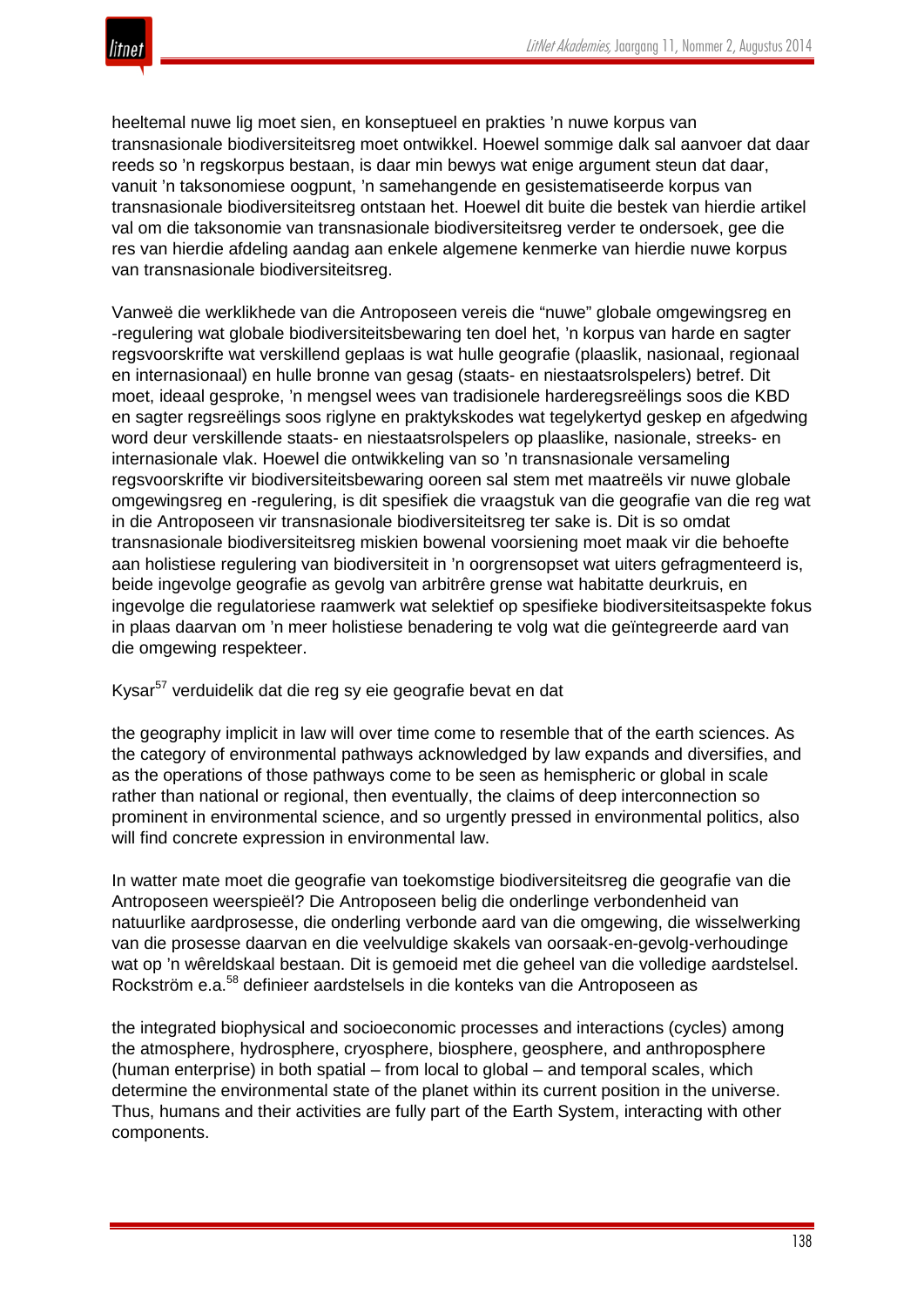

Die onderlinge verbondenheid van die aardstelsel stel besondere uitdagings aan die transnasionale biodiversiteitsreg, want dié regskorpus sal ideaal gesproke 'n verskeidenheid uitdagings tegelykertyd op 'n geïntegreerde of holistiese wyse moet aanpak, nie net in individuele lande een-een nie, maar ook in alle dele van die wêreld kollektief, nou en in die toekoms. Die globale uitdaging vir transnasionale biodiversiteitsreg gedurende die Antroposeen is dus geografies, temporeel en kousaal, en 'n behoorlike reaksie daarop sal heel waarskynlik holisties wees. Gepaardgaande met die idee van 'n geïntegreerde aardstelsel is dit so dat "in the *Anthropocene*no single environmental concern matters. It's the cumulative totalities that are beginning to interact in all sorts of unpredictable synergies that matters [sic]. In that sense the environment as a simple category of concern has also been transcended."<sup>59</sup> Dit wil sê, omdat ons veranderinge nie meer slegs in geïsoleerde stelsels uitlok nie, vereis die Antroposeen dat ons die omgewing in sy mees omvattende totaliteit (die globale aardstelsel) benader in plaas van die gefragmenteerde benadering wat tot dusver gevolg is. $60$  Kysar $61$  stel dit soos volg:

We are presented not with discrete natural environments connected only by certain global common substrates, nor with discrete political communities connected only by certain channels of international commerce and environmental impact. Rather, we are presented with a "complicated tissue of events", both biophysical and sociolegal, in which even conventionally domestic environmental problems must be viewed as global in scope and in which politics and law accordingly must adapt to the challenge of ineradicable interdependence among states.

In hierdie konteks wil die Antroposeen juis 'n gefragmenteerde en enkelvoudige beskouing van biodiversiteit vervang met 'n geïntegreerde en holistiese beskouing van die hele aardstelsel wat die hele aarde en sy landskappe insluit, nie net spesies nie, nie net gevaarpunte nie, hoe bedreig dit ook al is, nie lokaliteite nie, maar die hele aarde. $62$  Ten slotte is dit die holistiese visie wat transnasionale biodiversiteitsreg behoort na te streef, en dit is hierdie visie wat moet poog om biodiversiteit as 'n ekologiese eenheid oor alle grense heen te bewaar, ten spyte van daardie grense, in samehang met die wye spektrum verskillende omgewingsaspekte wat op biodiversiteit 'n impak het, soos water, grond, lug en klimaatsverandering.

'n Benadering wat groter holisme in transnasionale biodiversiteitsreg en -regulering wil aankweek (ten minste konseptueel), het onlangs begin ontwikkel, naamlik dié van "konnektiwiteitsbewaring". 'n Deurtastende ontleding van konnektiwiteitsbewaring val buite die bestek van hierdie artikel, maar dit is tog nuttig om kortliks na te dink oor wat dit wesenlik beteken. Olds e.a.<sup>63</sup> verklaar dat konnektiwiteit die beweging van organismes en stowwe oor landskappe heen behels waar dié beweging belangrik vir die instandhouding van ekologiese prosesse is. Algemeen gesproke is konnektiwiteit 'n funksie van habitatgebied, -gehalte en -ordening, en die verspreidingsvermoëns van individuele spesies. Konnektiwiteit het dus te doen met die mate waarin die landskap spesiebeweging en ander ekologiese strominge vergemaklik:<sup>64</sup> hoe meer beweging van spesies en ekologiese prosesse moontlik is (met spesifieke verwysing na arbitrêr gedelinieerde politieke grense), hoe hoër is die mate van konnektiwiteit.

Konnektiwiteit moet ook verstaan word aan die hand van twee primêre komponente. Die eerste sluit in die strukturele of fisiese komponent, wat op die ruimtelike ordening van verskillende tipes habitat in enige landskap dui. Die tweede komponent het te make met die gedragsreaksie van individue, spesies en/of ekologiese prosesse op hierdie ruimtelike struktuur van die landskap. Byvoorbeeld, waar 'n landskap geleë is op die grens tussen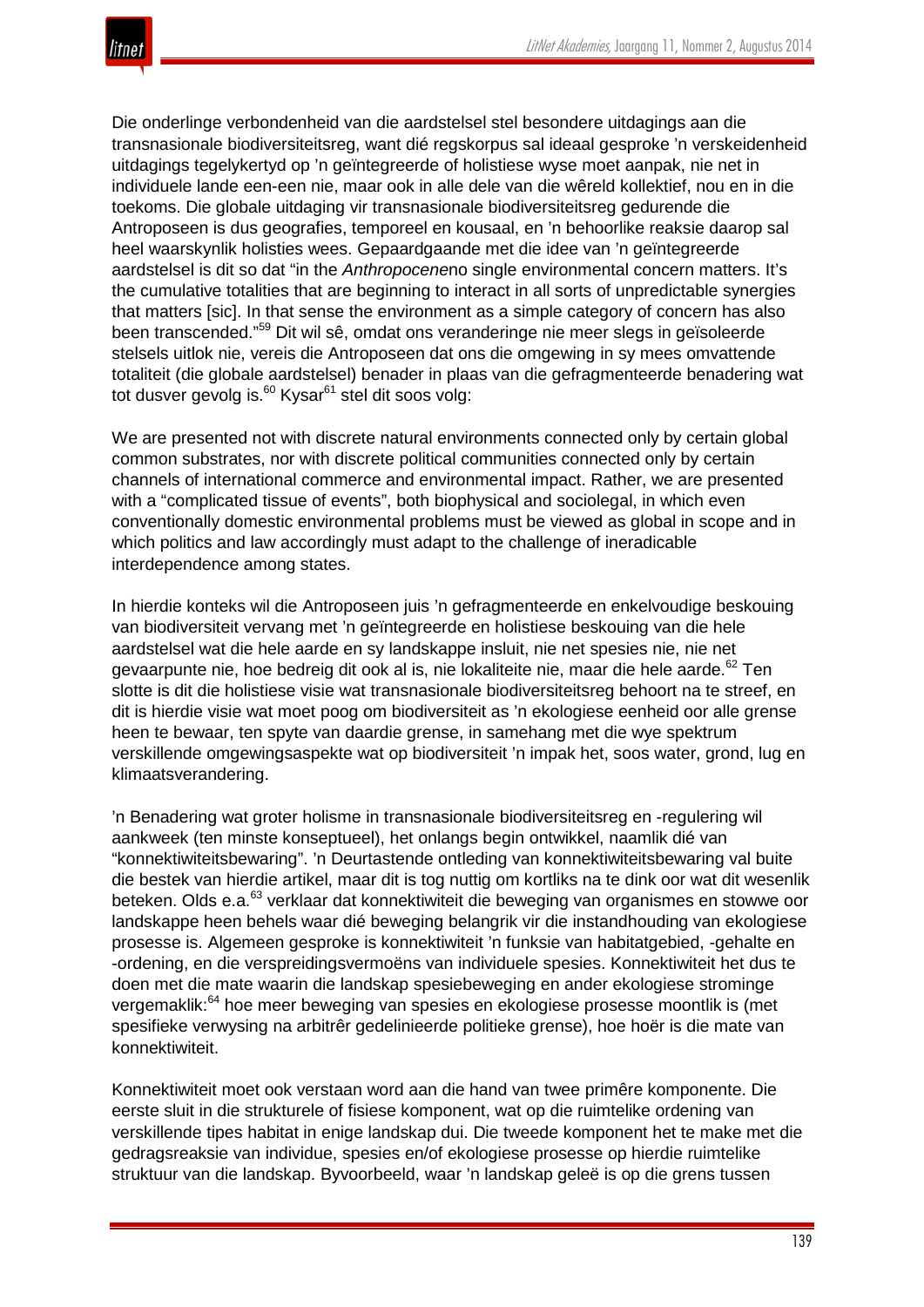

Suid-Afrika en Namibië, soos wat die geval is met die /Ai-/Ais-Richterveld Transnasionale Park, word die ruimtelike ordening van hierdie landskap en die gedragsreaksie van onder andere die wildlewe in daardie gebied deur die grens tussen die twee lande beïnvloed (of gefragmenteer). Dit het ook tot gevolg dat twee baie verskillende regs- en reguleringstelsels van die twee lande betrekking het op een landskap wat verkieslik as 'n geheel gereguleer moet word. Dit word vandag algemeen aanvaar dat habitatverwoesting en -fragmentasie van die primêre bedreigings vir biodiversiteit is, juis omdat fragmentasie nie net die totale hoeveelheid beskikbare habitat verminder nie, maar ook omdat dit terselfdertyd die oorblywende habitat isoleer en daardeur die beweging van organismes en prosesse in voorheen gekonnekteerde landskappe verhinder.<sup>65</sup> So 'n situasie is duidelik nie bevorderlik vir konnektiwiteit nie, en dit is juis met die oog op 'n meer holistiese benadering tot biodiversiteitsbeskerming dat hierdie tipe oorgrensparke toenemend gevestig word, omdat hulle ten doel het om by wyse van onderlinge "sagter" normatiewe reëlings soos samewerkingsooreenkomste konnektiwiteit te bevorder.<sup>66</sup>

Die gewildheid wat konnektiwiteit tans geniet, blyk daaruit dat die Internasionale Unie vir die Bewaring van die Natuur (IUCN: International Union for Conservation of Nature) in 2012 tydens sy wêreldkongres in Jeju, Suid-Korea, die internasionale konnektiwiteitsbewaringsnetwerk van stapel gestuur het. Die Unie het ook 'n konsepdokument oor konnektiwiteitsbewaring gepubliseer wat waarskynlik die jongste en mees gesaghebbende dokument oor die regsaspekte rakende die vraagstuk is. In dié dokument word konnektiwiteitsbewaring soos volg gedefinieer:<sup>67</sup>

a conservation measure in natural areas that are interconnected and in environments that are degraded or fragmented by human impacts and development where the aim is to maintain or restore the integrity of the affected natural ecosystems, linkages between critical habitats for wildlife, and ecological processes important for the goods and services they provide to nature and people.

Wesenlik het konnektiwiteit dus ten doel om te reageer op die fragmentering van habitatte en landskappe wat deur menslike aktiwiteite teweeggebring is en tot habitatdegradering of -verlies lei.<sup>68</sup>

Omdat konnektiwiteitsbewaring 'n belangrike bestuursinstrument is om beskermde gebiede by groter land- en seeskappe te integreer as deel van stelsels en netwerke van beskermde gebiede, kan dit dien as die doel van en die konseptuele basis vir die ontwerp van 'n korpus van transnasionale biodiversiteitsreg wat met holisme verband hou. In die regs- en reguleringskonteks postuleer konnektiwiteitsbewaring die idee dat biodiversiteit bestuur moet word deur regs- en reguleringsreëlings op 'n wyse wat die beweging van organismes en stowwe moontlik maak ten einde die ekologiese prosesse optimaal in stand te hou sonder dat menslike aktiwiteite dit belemmer of versper. Transnasionale biodiversiteitsreg kan, omdat dit 'n regskorpus is met 'n baie breë geografie wat met die aardstelsel ooreenstem, 'n beduidende bydrae lewer om antropogene veranderinge teë te werk wat in natuurlike konnektiwiteit teweeg gebring word deur die ontwikkeling van landskappe en hulpbronne wat uiteindelik fragmentering en degradering veroorsaak. Indien hierdie oefening in die skepping van holistiese transnasionale biodiversiteitsreg slaag, kan dit beduidend bydra tot die bereiking van verskillende bewaringsdoelwitte, onder meer die elfde doelstelling van die strategies belangrike Aichi-biodiversiteitsteikens, wat die volgende doelwit stel:<sup>69</sup>

By 2020, at least 17 per cent of terrestrial and inland waters, and 10 per cent of coastal and marine areas, especially areas of particular importance for biodiversity and ecosystem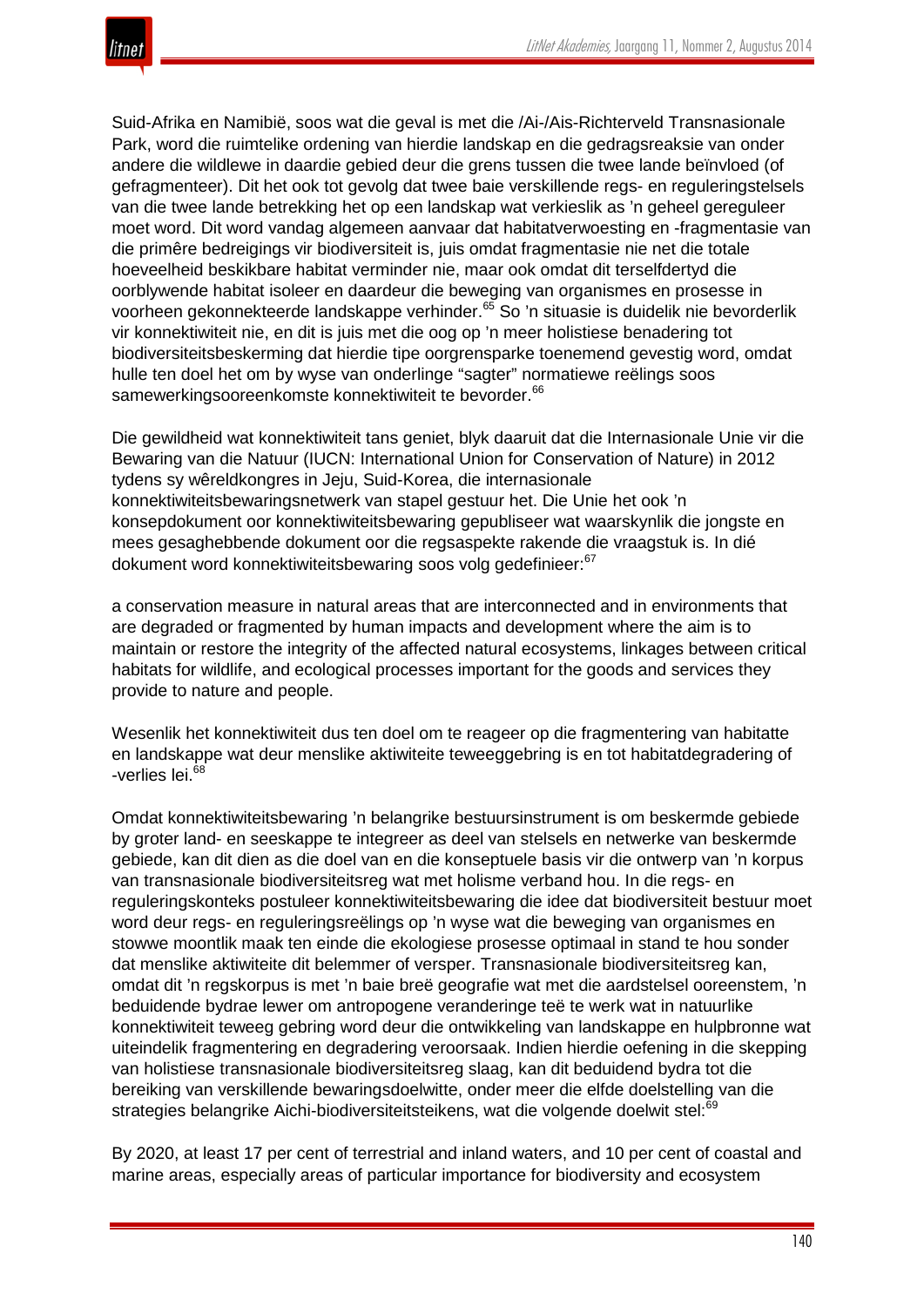

services, are conserved through effectively and equitably managed, ecologically representative and well-connected systems of protected areas and other effective areabased conservation measures, and integrated into the wider landscapes and seascapes.

Hoewel dit op sigself 'n beduidende prestasie sou wees, sou konnektiwiteitsbewaring ook bydra tot die konseptuele en uiteindelik praktiese ontwikkeling van 'n sistematiese en samehangende korpus van transnasionale biodiversiteitsreg wat in 'n groter mate as die konvensionele vorme van die reg geskik sal wees om in die Antroposeen die alomteenwoordige uitdagings van biodiversiteitsbewaring die hoof te bied.

## **4. Slot**

Hierdie artikel het ten doel gehad om die idee van die Antroposeen in huidige debatte oor globale biodiversiteitsregulering bekend te stel. Dit het pertinent klem gelê op die nuwe mensoorheerste geologiese epog van die Antroposeen wat ongeëwenaarde regulatoriese ingrypings sal verg indien ons lewe op die aarde wil onderhou. Biodiversiteit is, net soos water en die atmosfeer, een van die mees kritieke vereistes vir lewe en die instandhouding van die aarde se stelsels en hulle vermoë om te herstel van die trauma wat deur mensehandelinge veroorsaak word. As daar ooit 'n tyd was om 'n wekroep te laat weerklink om onmiddellike stappe te doen om ons uitwerking op die aarde en sy stelsels te beperk en met buitengewone regstellende en aanpassende regulatoriese ingrypings te begin, is dit nou. Die biodiversiteitsplaneetgrens is reeds oorgesteek en ons aandrang daarop om maar soos gewoonlik aan te gaan, sal volgens alle wetenskaplike voorspellings vandag 'n hoë tol eis. Tog is daar skynbaar nog 'n geringe moontlikheid om dié somber uiteinde te vermy. Ons kan dit op verskillende maniere doen, soos deur ons ortodokse instellings van omgewingsreg en -regulering te herbedink; deur na gedisaggregeerde vorme van transnasionale biodiversiteitsregulering te beweeg waarin staats- en niestaatsrolspelers op gelyke voet verkeer; en deur 'n hibridiese mengsel van regsinstrumente te skep wat transnasionaal van toepassing is en sensitief vir die geïntegreerde aardstelseleienskappe van biodiversiteit in 'n holistiese opset is.

## **Bibliografie**

Armstrong, K. en C. Kilpatrick. 2007. Law, governance, or new governance? The changing open method of coordination. *The Columbia Journal of European Law*, 3(13):649–77.

Barnosky, A.D. 2012. Approaching a state shift in earth's biosphere. *Nature*, 486*:*52–8.

Betsill, M.M. en H. Bulkeley. 2006. Cities and the multilevel governance of global climate change. *Global Governance*, 12:141–59.

Beyerlin, U. en T. Marauhn. 2011. *International environmental law.* Oxford: Hart Publishing.

Biermann, F., K. Abbott, S. Andresen,K. Bäckstrand, S. Bernstein, M. M. Betsill, H. Bulkeley, B. Cashore, J. Clapp, C. Folke, A. Gupta, J. Gupta, P. M. Haas, A. Jordan, N. Kanie, T. Kluvánková-Oravská, L. Lebel, D. Liverman, J. Meadowcroft, R. B. Mitchell, P. Newell, S. Oberthür, L. Olsson,P. Pattberg, R. Sánchez-Rodríguez, H. Schroeder, A. Underdal, S. Camargo Vieira, C. Vogel, O. R. Young, A. Brock, en R. Zondervan. 2012. Navigating the Anthropocene: Improving earth system governance. *Science*, 335:1306–7.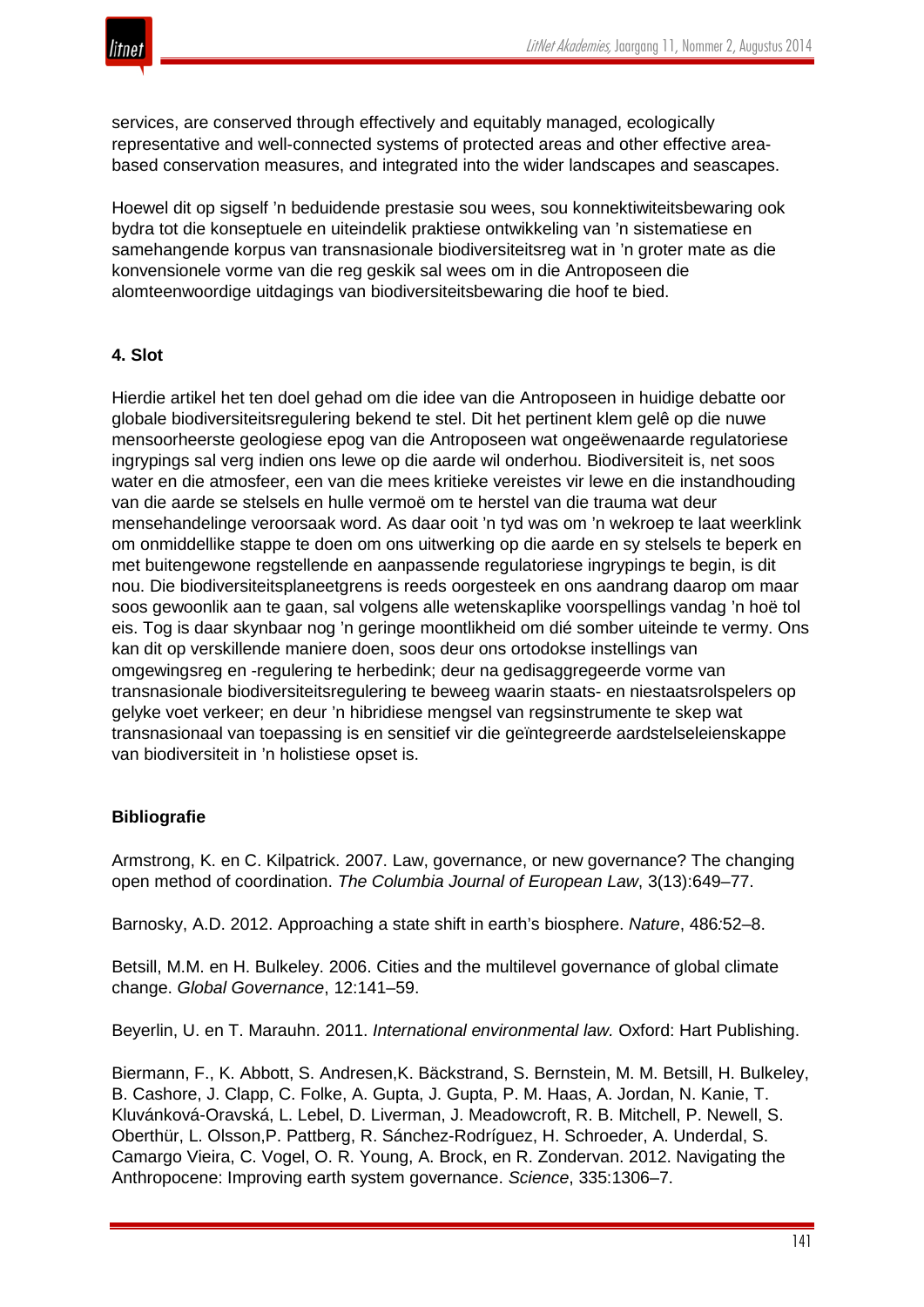

Bodansky, D. 1995. International law and the protection of biodiversity. *Vanderbilt Journal of Transnational Law*, 28:623–34.

—. 2010. *The art and craft of international environmental law.* Cambridge, Massachusetts: Harvard University Press.

Behera, H.G, N.C., Kameri-Mbote, P., Grin, J., Oswald Spring, Ú., Chourou, B., Mesjasz, C., en Krummenacher, H. (reds.). 2009. *Facing global environmental change: Environmental, human, energy, food health, and water security concepts.* Berlyn: Springer Verlag.

Cambridge University Press. 2012. Transnational Environmental Law.http://journals.cambridge.org/action/displayJournal?jid=TEL (6 Januarie 2014 geraadpleeg).

Cavanagh, C.J. 2012. Anthropocene conservation: Governing environmental change, biodiversity and local resistance at Mount Elgon, Uganda (MA-verhandeling, Noorweegse Universiteit vir Lewenswetenskappe).http://brage.bibsys.no/umb/handle/URN:NBN:nobibsys\_brage\_33376 (25 Augustus 2013 geraadpleeg).

Convention on Biological Diversity. 2011. Aichi Biodiversity Targets. http://www.cbd.int/sp/targets (1 Oktober 2013 geraadpleeg).

Crooks, K. en M. Sanjayan. 2006. *Connectivity conservation*. Cambridge: Cambridge University Press.

Crutzen, P.J. 2002. The effects of industrial and agricultural practices on atmospheric chemistry and climate during the Anthropocene. *Journal of Environmental Science and Health*, 37(4):423–4.

Crutzen, P.J. en E.F. Stoermer. 2000. The "Anthropocene". *Global Change Newsletter*, 41:17–8.

Dalby, S. 2007. Ecology, security, and change in the Anthropocene. *The Brown Journal of World Affairs*, XIII(2):155–64.

Ellis E.C., E.C. Antill, en H. Kreft. 2012. All is not loss: Plant biodiversity in the Anthropocene. *Plos One*, 7(1):1–9.

Fahrig, L. 2003. Effects of habitat fragmentation on biodiversity. *Annual Review of Ecology and Systematics*, 34:487–515.

Gunningham, N. 2009. Environmental law, regulation and governance: Shifting architectures. *Journal of Environmental Law*, 21(2):179–212.

Holzinger, K. C. Knill, en T. Sommerer. 2008. Environmental policy convergence: The impact of international harmonization, transnational communication, and regulatory competition. *International Organization*, 62:553–87.

International Geosphere-Biosphere Programme. 2001. Amsterdam Declaration on Earth Science.http://www.igbp.net/about/history/2001amsterdamdeclarationonearthsystemscience. 4.1b8ae20512db692f2a680001312.html(8 Augustus 2012 geraadpleeg).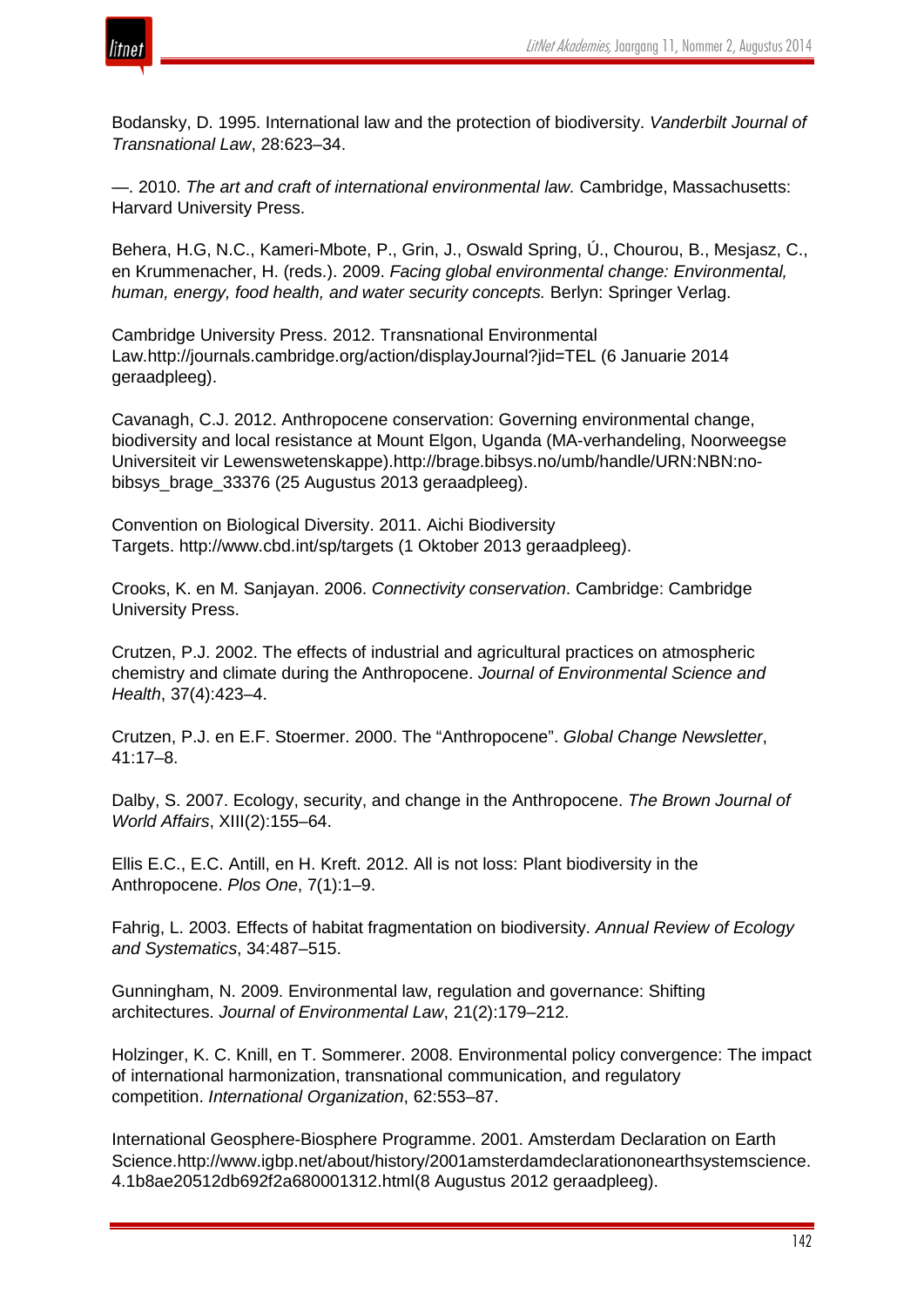

Jessup, P.C. 1956. *Transnational law.* New Haven: Yale University Press.

Kjellén, B. 2011. The Anthropocene era and the evolution of international law and governance. *Environmental Policy and Law*, 41(6):247–50.

Kotzé, L.J. 2012. *Global environmental governance: Law and regulation for the 21st century*. Cheltenham: Edward Elgar.

—. 2013. Om globale omgewingsreg en regulering in die Antroposeen te herbedink. *LitNet Akademies*, 10(1):200–14.

—. 2014. Transboundary environmental governance of biodiversity in the Anthropocene. In Kotzé en Marauhn (reds.) 2014.

Kotzé, L.J. en T. Marauhn (reds.). 2014. *Transboundary governance of biodiversity.* Leiden: Brill Martinus Nijhoff.

Kysar, D. 2010. *Regulating from nowhere: Environmental law and the search for objectivity.* New Haven: Yale University Press.

Langholz, J.A. en K. Wolf. 2004. New forms of biodiversity governance: Non-state actors and the private protected area action plan.http://www.asiconservachile.cl/fileadmin/templates/data\_users/Publicaciones/APs\_Volu

ntarias/Langholz\_04\_.pdf(1 Oktober 2013 geraadpleeg).

Lausche, B., D. Farrier, J.M. Verschuuren, A.G.M. La Viña, A. Trouwborst, C. Born en L. Aug. 2013. *The legal aspects of connectivity conservation: A concept paper.* Gland: IUCN.

Levy, D.L. en P.J. Newell. 2005. Introduction. In Levy en Newell (reds.) 2005.

Levy, D.L. en P.J. Newell (reds.). 2005. *The business of global environmental governance*. Cambridge, Mass: MIT Press.

Lövbrand E. J. Stripple en B. Wiman. 2009. Earth system governmentality: Reflections on science in the Anthropocene. *Global Environmental Change*, 19:7–13.

Ng, T. 2010. Safeguarding peace and security in our warming world: A role for the Security Council. *Journal of Conflict and Security Law*, 15(2):275–300.

Olds, A.D., K.A. Pitt, P.S. Maxwell, en R.M. Connolly. 2012. Synergistic effects of reserves and connectivity on ecological resilience. *Journal of Applied Ecology*, 49:1195–203.

Ong, D.M. 2010. From "international" to "transnational" environmental law? A legal assessment of the contribution of the "equator principles" to international environmental law. *Nordic Journal of International Law*, 79:35–74.

Oswald, U.Brauch, H. Günter, en D. Simon. 2009. Linking Anthropocene, HUGE and HESP: fourth phase of environmental security research. In Behera, H.G, N.C., Kameri-Mbote, P., Grin, J., Oswald Spring, Ú., Chourou, B., Mesjasz, C., en Krummenacher, H. (reds.). 2009. *Facing global environmental change: Environmental, human, energy, food health, and water security concepts.* Berlyn: Springer Verlag.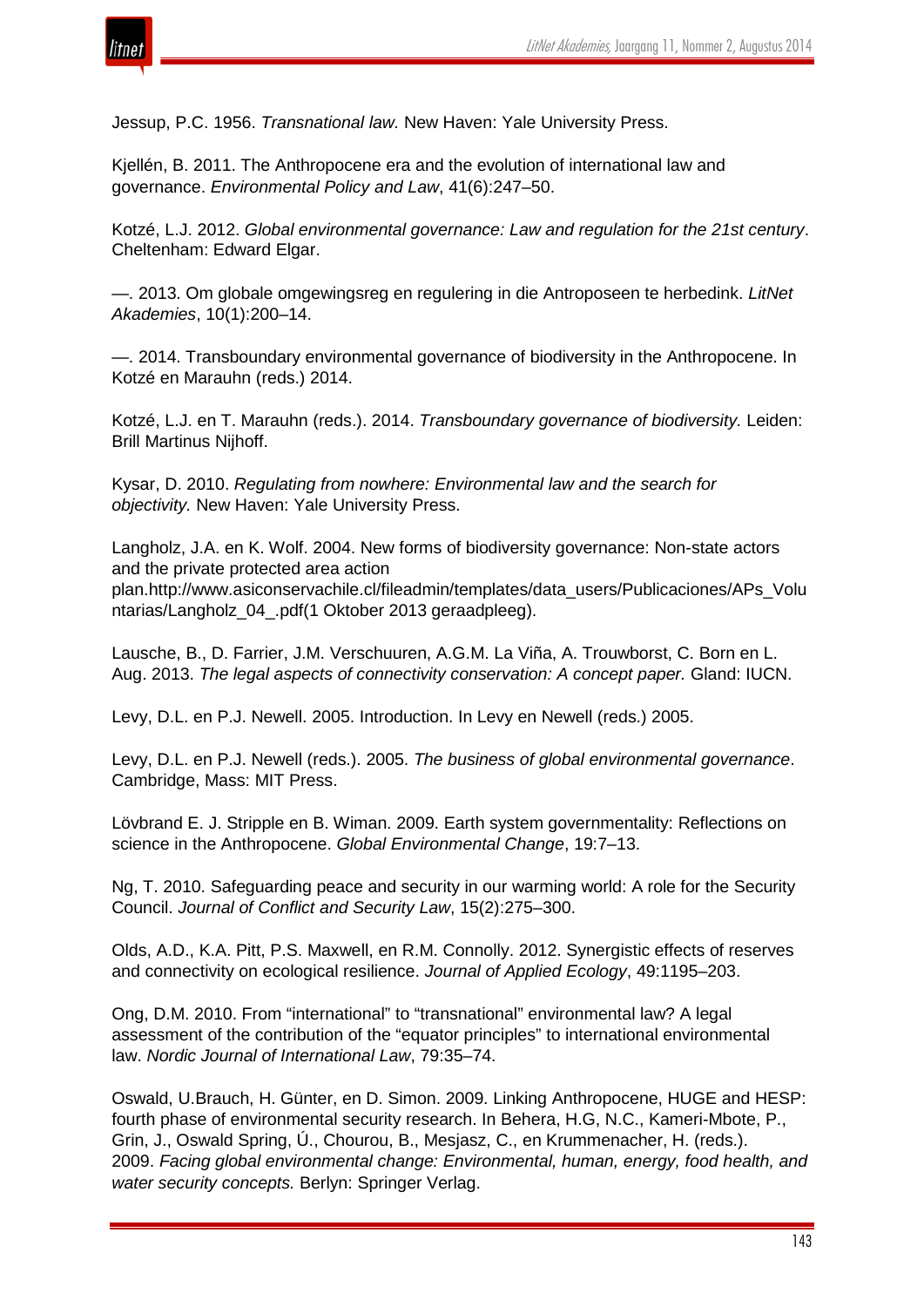

Raupach, M.R. en J.G. Canadell. 2010. Carbon and the Anthropocene. *Current Opinion in Environmental Sustainability*, 2:210–8.

Rockström, J., J., W. Steffen, K. Noone, Å. Persson, F. S. Chapin, III, E. Lambin, T. M. Lenton, M. Scheffer, C. Folke, H. Schellnhuber, B. Nykvist, C. A. De Wit, T. Hughes, S. van der Leeuw, H. Rodhe, S. Sörlin, P. K. Snyder, R. Costanza, U. Svedin, M. Falkenmark, L. Karlberg, R. W. Corell, V. J. Fabry, J. Hansen, B. Walker, D. Liverman, K. Richardson, P. Crutzen, en J. Foley. 2009. Planetary boundaries: Exploring the safe operating space for humanity.*Ecology and Society*, 14(2):1–33.

Shaffer, G. en D. Bodansky. 2011. Transnationalism, unilateralism and international law.http://papers.ssrn.com/sol3/papers.cfm?abstract\_id=1920470 (6 Januarie 2014 geraadpleeg).

Speth, J.G. en P.M. Haas. 2006. *Global environmental governance.* Washington: Island Press.

Steffen, W., P. Crutzen en J.R. McNeill. 2007. The Anthropocene: Are humans now overwhelming the great forces of nature? *Ambio*, 36:614–21.

Swyngedouw, E. 2011. Whose environment? The end of nature, climate change and the process of post-politicization. *Ambiente & Sociedade Campinas*, XIV(2):69–87.

Trubek, D.M. en L.G. Trubek. 2006. New governance and legal regulation: Complementarity, rivalry, or transformation. http://papers.ssrn.com/sol3/papers.cfm?abstract\_id=908229 (6 Januarie 2014 geraadpleeg).

Tseming, Y. en R.V. Percival. 2009. The emergence of global environmental law. *Ecology Law Quarterly*, 36:615–64.

Uhrqvist, O. en E. Lövbrand. 2009. Seeing and knowing the earth as a system: Tracing the history of the earth system science partnership. http://www.earthsystemgovernance.org/ac2009/papers/AC2009-0107.pdf (8 Augustus 2012 geraadpleeg).

UNEP. 2012. GEO5 global environment outlook: Environment for the future we want.http://www.unep.org/geo/pdfs/geo5/GEO5\_report\_full\_en.pdf (4 September 2012 geraadpleeg).

Wiener, J.B. 2000/2001. Something borrowed for something blue: Legal transplants and the evolution of global environmental law. *Ecology Law Quarterly*, 27:1295–372.

Woodwell, G.M. 2002. On purpose in science, conservation and government: The functional integrity of the earth is at issue not biodiversity. *Ambio*, 31(5):432–6.

World Resources Institute. 2005. Millennium ecosystem assessment-ecosystems and human well-being: biodiversity

synthesis. http://www.unep.org/maweb/documents/document.354.aspx.pdf (27 Augustus 2013 geraadpleeg).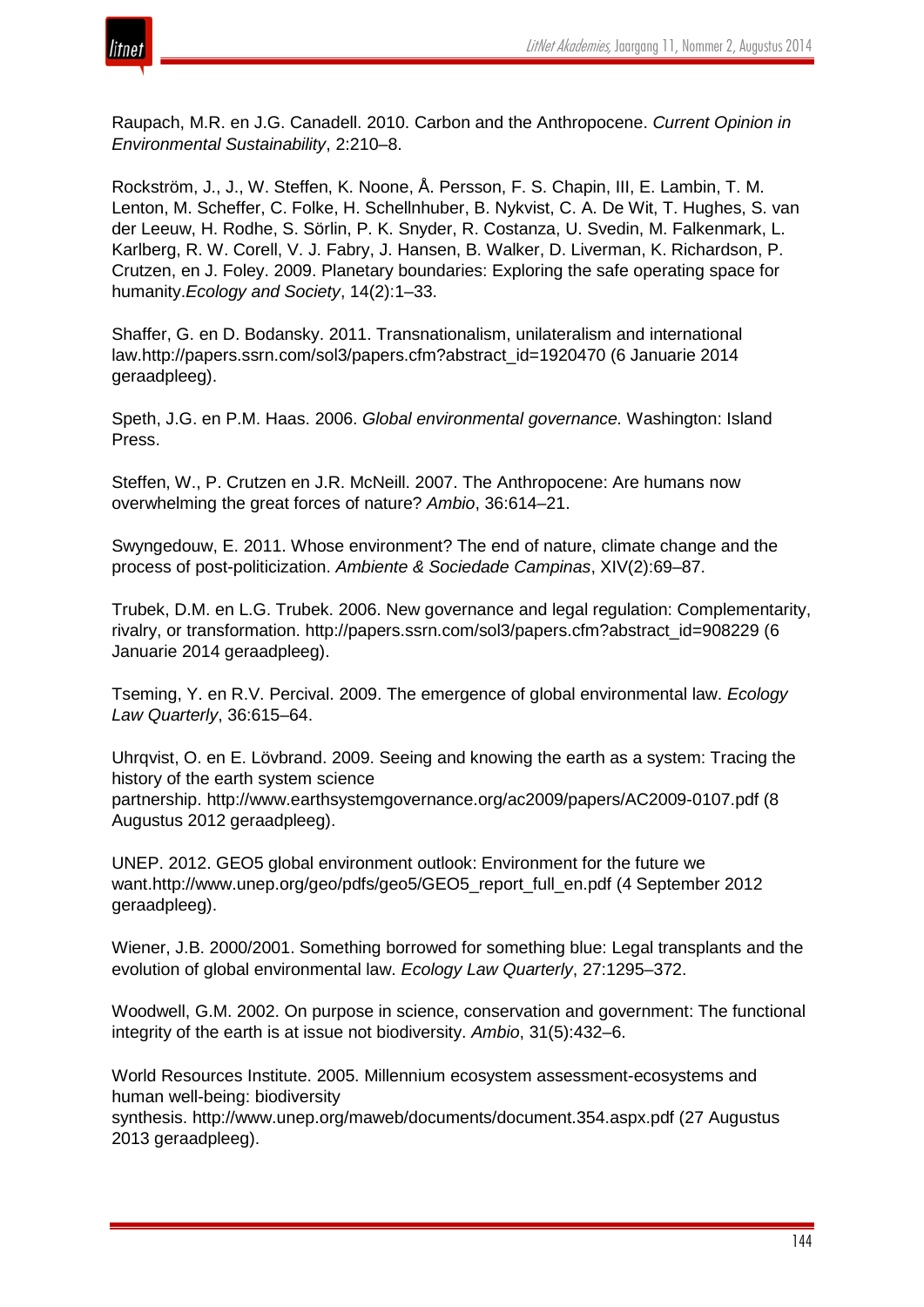

Yang, T. en R.V. Percival. 2009. The emergence of global environmental law. *Ecology Law Quarterly*, 36:615–64.

Young, O.R. 1994. *International governance: Protecting the environment in a stateless society.* Ithaca: Cornell University Press.

Zalasiewicz, J.*,* M. Williams, W. Steffen en P. Crutzen.. 2010. The new world of the Anthropocene. *Environmental Science and Technology*, 44:2228–31.

## **Eindnotas**

\* Hierdie artikel is 'n vertaalde en bygewerkte weergawe van 'n hoofstuk getitel "Transboundary environmental governance of biodiversity in the Anthropocene" wat eersdaags in Kotzé en Marauhn (2014) verskyn. My dank aan die Nasionale Navorsingstigting van Suid-Afrika vir die finansiële ondersteuning wat hierdie navorsing moontlik gemaak het, asook vir die anonieme keurders van die voorafgaande manuskrip vir hulle kommentaar op 'n vroeëre weergawe. Ten slotte, my dank aan Tom McLachlan vir sy ongeëwenaarde hulp met die vertaling en die taalkundige versorging. Alle menings hierin en moontlike foute is my eie.

 $1$  Kotzé (2013).

<sup>2</sup> Volgens die geologiese tydskaal lui die Antroposeen nie-amptelik 'n nuwe epog in wat op die Holoseen volg; dit kan in die toekoms amptelik as deel van die geologiese tydskaal aanvaar word deur onder meer die Internasionale Kommissie vir Stratigrafie. Dit sal dan, soos die Kambrium, die Jura, die Pleistoseen en die Holoseen, 'n amptelike eenheid van die geologiese tydskaal word. Sien ook Zalasiewicz (2010).

 $3$  Dalby (2007:157).

<sup>4</sup> Die Holoseen het ongeveer 12 000 jaar gelede begin en is gekenmerk deur stabiele en gematigde klimaats- en omgewingstoestande wat veral mense laat ontwikkel en floreer het. (Swyngedouw 2011:69).

<sup>5</sup> UNEP (2012:95).

<sup>6</sup> Raupach en Canadell (2010:216).

 $7$  Zalasiewicz (2010:2229).

<sup>8</sup> ("Critical tipping points") Biermann (2012:1306).

 $9$  Rockström (2009:2).

 $10$  Uhravist en Lövbrand (2009).

<sup>11</sup> Uit 'n sosio-ekonomiese (en, toegegee, antroposentriese) oogpunt is biodiversiteit nodig om voedselsekerheid te verseker, menslike kwesbaarheid te verminder, gesondheid en welstand te verseker, energiesekerheid te verskaf, maatskaplike verhoudinge in stand te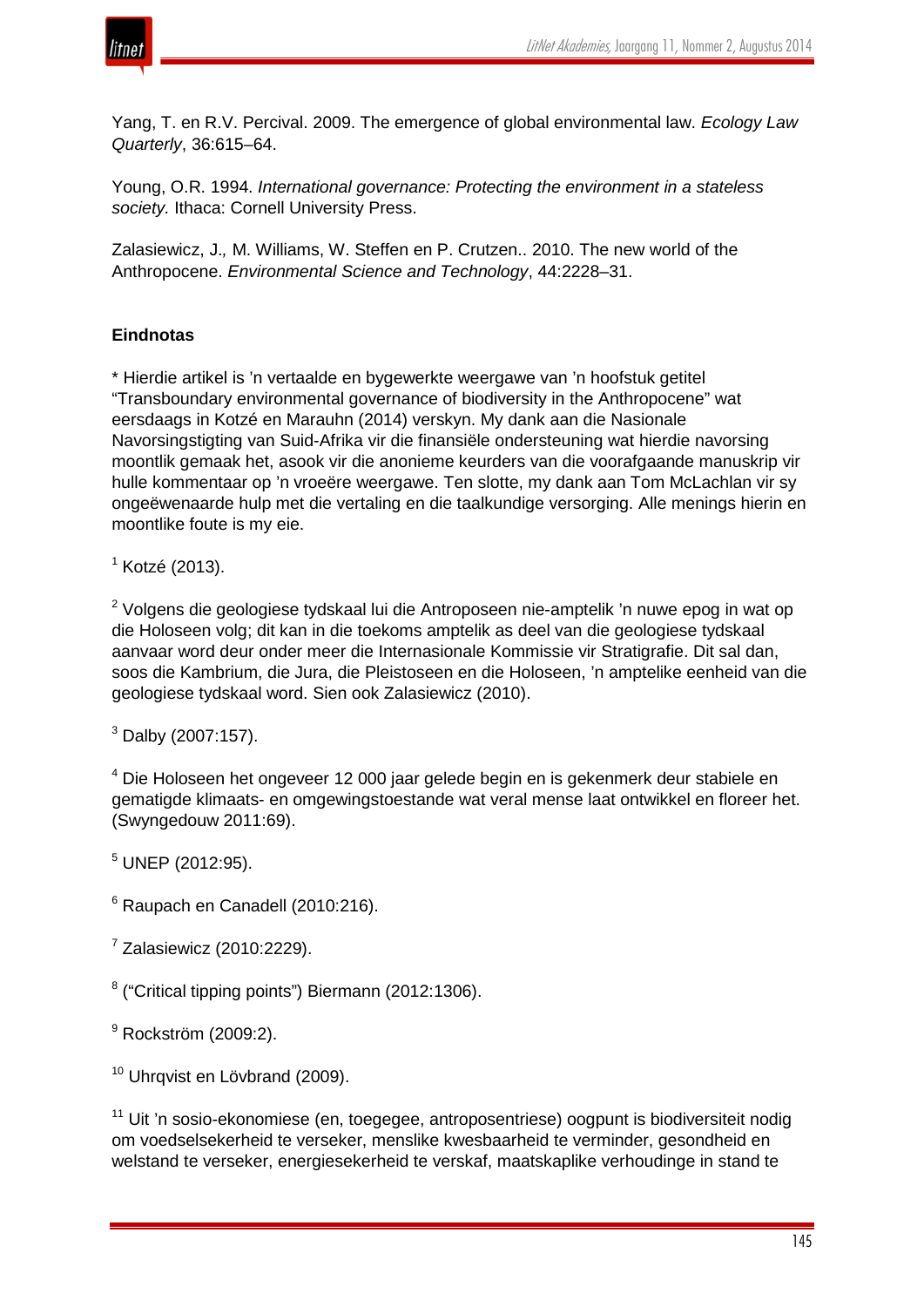

hou, watervoorsiening te verseker, en die basiese middele vir 'n goeie lewe en volhoubare bestaan te verskaf. World Resources Institute (2005).

- <sup>12</sup> Barnosky (2012:52).
- $13$  Cavanagh (2012:5).
- <sup>14</sup> Gunningham (2009:179–212).

<sup>15</sup> Kyk Crutzen en Stoermer (2000:17–8); Crutzen (2002:423–4).

 $16$  Steffen (2007:614). Kyk ook Lövbrand (2009).

<sup>17</sup> International Geosphere-Biosphere Programme (2001).

 $18$  Ellis (2012:1).

<sup>19</sup> *Ibid.*

<sup>20</sup> World Resources Institute (2005).

 $21$  Rockström (2009:1). Volgens die skrywers berus die teorie van planetêre grense op drie vertakkings van wetenskaplike ondersoek, te wete die omvang van menslike aktiwiteit in verhouding tot die vermoë van die aarde om dit te onderhou; begrip van die noodsaaklike aardstelselprosesse; en die raamwerk van selfherstelvermoë.

 $22$  Rockström (2009:5).

 $23$  Rockström (2009:1).

- <sup>25</sup> Rockström (2009:14).
- <sup>26</sup> Rockström (2009:15).

<sup>28</sup> Ng (2010:275, 283).

<sup>29</sup> Ek gebruik "instellings" (*institutions*) en "institusionele" in hierdie konteks in die betekenis van "sets of rules of the game or codes of conduct that serve to define social practices, assign roles to the participants in these practices, and guide the interactions among occupants of these roles ... [A]ll institutions are social artefacts created by human beings – consciously or unconsciously – to cope with problems of coordination and cooperation that arise as a result of interdependencies among the activities of distinct individuals or social groups." Young (1994:3).

 $30$  Cavanagh (2012:4).

 $24$  Rockström (2009:6).

<sup>27</sup> *Ibid.*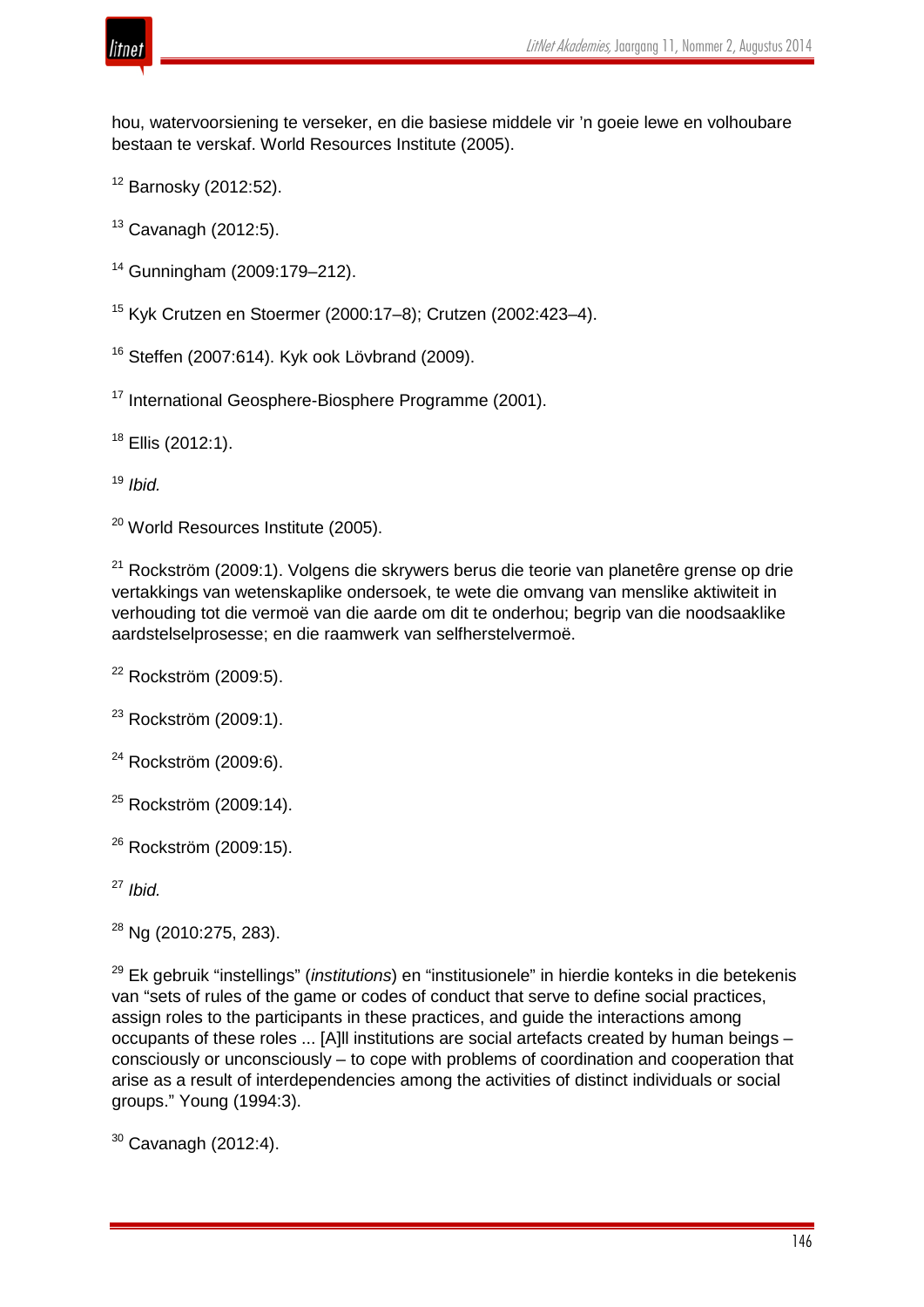Cavanagh (2012:5).

Ellis (2012:1). My beklemtoning.

- Beyerlin en Marauhn (2011:247-8).
- Speth en Haas (2006:134–6).

<sup>35</sup> Sien onder die talle publikasies oor hierdie kwessie: Bodansky (1995).

- Langholz en Wolf (2004).
- Beyerlin en Marauhn (2011:178-9).

 Voorbeelde sluit in die Rio-woudbeginsels van 1992, Vrywillige vennootskapsooreenkomste deur die EU gepubliseer, en die Wêreldgrondhandves. Beyerlin en Marauhn (2011:180).

- Bodansky (2010:22 e.v*.*).
- Armstrong en Kilpatrick (2007:651).
- Trubek en Trubek (2006:5–6).
- Gunningham (2009:203).
- Levy en Newell (2005:9).
- Betsill en Bulkeley (2006:144).
- Lausche (2013:51).

 Transnasionale omgewingsreg is toenemend ook 'n vakkundige onderneming, soos blyk uit die onlangse stigting van 'n vaktydskrif (*Transnational Environmental Law*) wat uitsluitlik aan transnasionale omgewingsreg toegewy is. Sien Cambridge University Press (2012–).

- Jessup (1956:2 e.v.).
- Wiener (2000/2001:1371).
- Tseming en Percival (2009:616, 617, 619 e.v.).
- Yang en Percival (2009:646).
- Kotzé (2012:286–7).
- Ong (2010:44).
- <sup>53</sup> Shaffer en Bodansky (2011).